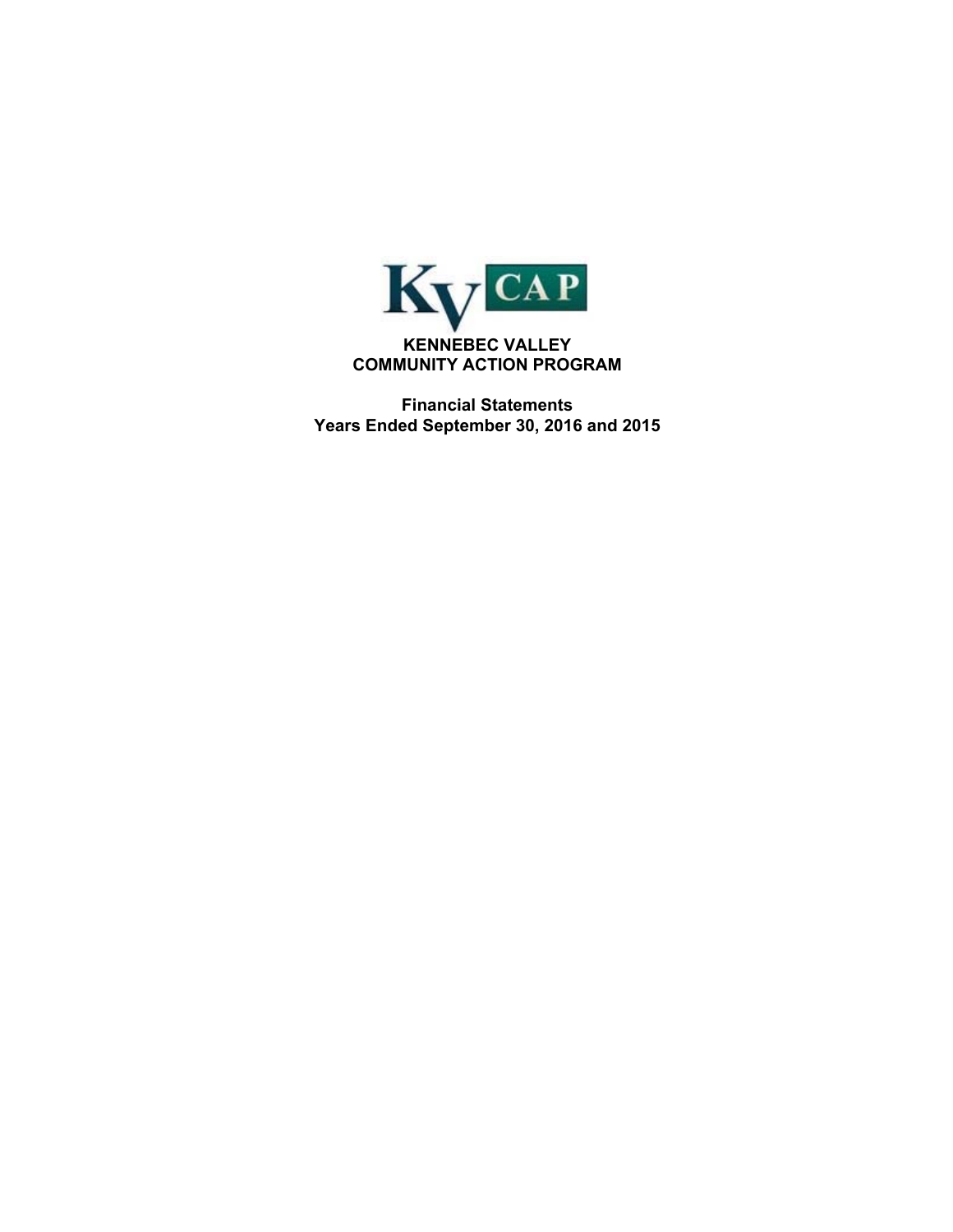

Independent Auditors' Report

To the Board of Directors of Kennebec Valley Community Action Program

## *Report on the Financial Statements*

We have audited the accompanying financial statements of Kennebec Valley Community Action Program (a Maine nonprofit organization), which comprise the statements financial position as of September 30, 2016, and the related statements of activities, functional expenses, and cash flows for the years then ended, and the related notes to the financial statements.

#### *Management's Responsibility for the Financial Statements*

Management is responsible for the preparation and fair presentation of these financial statements in accordance with accounting principles generally accepted in the United States of America; this includes the design, implementation, and maintenance of internal control relevant to the preparation and fair presentation of financial statements that are free from material misstatement, whether due to fraud or error.

#### *Auditors' Responsibility*

Our responsibility is to express an opinion on these financial statements based on our audits. We conducted our audits in accordance with auditing standards generally accepted in the United States of America and the standards applicable to financial audits contained in *Government Auditing Standards*, issued by the Comptroller General of the United States. Those standards require that we plan and perform the audits to obtain reasonable assurance about whether the financial statements are free from material misstatement.

An audit involves performing procedures to obtain audit evidence about the amounts and disclosures in the financial statements. The procedures selected depend on the auditor's judgment, including the assessment of the risks of material misstatements of the financial statements, whether due to fraud or error. In making those risk assessments, the auditor considers internal control relevant to the entity's preparation and fair presentation of the financial statements in order to design audit procedures that are appropriate in the circumstances, but not for the purpose of expressing an opinion on the effectiveness of the entity's internal control. Accordingly, we express no such opinion. An audit also includes evaluating the appropriateness of accounting policies used and the reasonableness of significant accounting estimates made by management, as well as evaluating the overall presentation of the financial statements.

We believe that the audit evidence we have obtained is sufficient and appropriate to provide a basis for our audit opinion.

**PFBF, CPAs**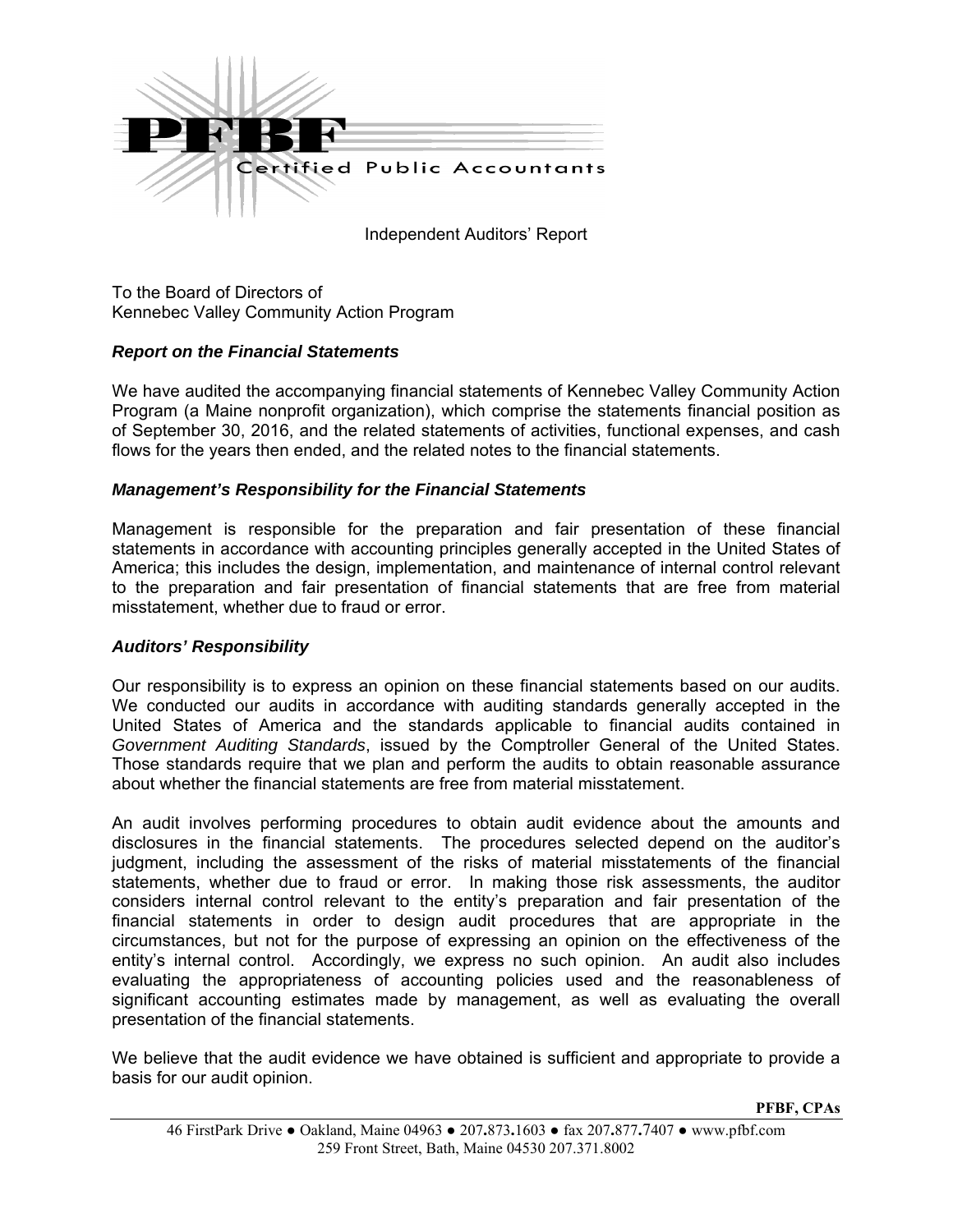Board of Directors Page 2

## *Opinion*

In our opinion, the financial statements referred to above present fairly, in all material respects, the financial position of Kennebec Valley Community Action Program as of September 30, 2016, and the changes in its net assets and its cash flows for the year then ended in accordance with accounting principles generally accepted in the United States of America.

#### *Other Matters*

The financial statements for the year ended September 30, 2015 were audited by other auditors who issued an unmodified opinion on those financial statements in their report dated March 23, 2016.

Our audit was conducted for the purpose of forming an opinion on the financial statements as a whole. The schedules on pages 16-18 are presented for purposes of additional analysis and are not a required part of the financial statements. Such information is the responsibility of management and was derived from and relates directly to the underlying accounting and other records used to prepare the financial statements. The information has been subjected to the auditing procedures applied in the audit of the financial statements and certain additional procedures, including comparing and reconciling such information directly to the underlying accounting and other records used to prepare the financial statements or to the financial statements themselves, and other additional procedures in accordance with auditing standards generally accepted in the United States of America. In our opinion, the information is fairly stated, in all material respects, in relation to the financial statements as a whole.

## *Other Reporting Required by Government Auditing Standards*

In accordance with *Government Auditing Standards*, we have also issued our report dated April 26, 2017 on our consideration of Kennebec Valley Community Action Program's internal control over financial reporting and on our tests of its compliance with certain provisions of laws, regulations, contracts, and grant agreements and other matters. The purpose of that report is to describe the scope of our testing of internal control over financial reporting and compliance and the results of that testing, and not to provide an opinion on internal control over financial reporting or on compliance. That report is an integral part of an audit performed in accordance with *Government Auditing Standards* in considering Kennebec Valley Community Action Program's internal control over financial reporting and compliance.

*Perry, Fitts, Boulette, and Fitton, CPAs*

Oakland, Maine April 26, 2017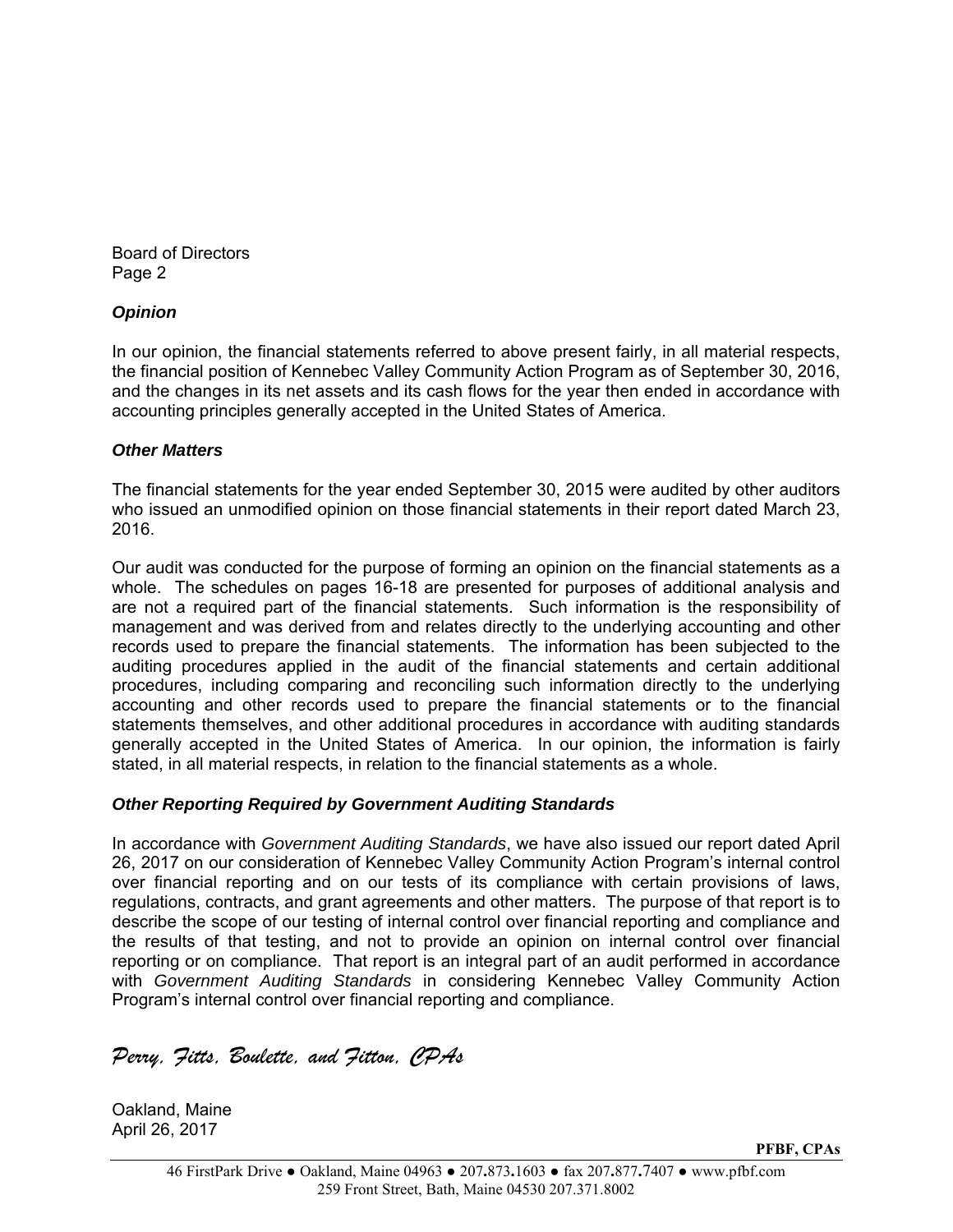| KENNEBEC VALLEY COMMUNITY ACTION PROGRAM | Statements of Financial Position | September 30, 2016 and 2015 |
|------------------------------------------|----------------------------------|-----------------------------|
|------------------------------------------|----------------------------------|-----------------------------|

|                                                        |   |                   | 2016                      |                           |             |              | 2015                      |                                              |              |
|--------------------------------------------------------|---|-------------------|---------------------------|---------------------------|-------------|--------------|---------------------------|----------------------------------------------|--------------|
|                                                        |   | :ted<br>Unrestric | Temporarily<br>Restricted | Permanently<br>Restricted | Total       | Unrestricted | Temporarily<br>Restricted | Permanently<br>Restricted                    | Total        |
| <b>ASSETS</b>                                          |   |                   |                           |                           |             |              |                           |                                              |              |
| Cash and cash equivalents<br>Current assets:           | ↮ | 575,110           | 90,916                    | 87,115                    | 753,141     | 944,831      | 90,916                    | 85,697                                       | 1,121,444    |
| Designated cash and cash equivalents                   |   | 1,348,807         |                           |                           | 1,348,807   | 1,348,158    |                           |                                              | 1,348,158    |
| Accounts and grants receivable                         |   | 1,889,004         |                           |                           | 1,889,004   | 1,750,018    |                           |                                              | 1,750,018    |
| Current portion of loans receivable, net               |   |                   |                           | 1,497                     | 1,497       |              |                           | 1,080                                        | 1,080        |
| Current portion of prepaid expenses                    |   | 273,908           |                           |                           | 273,908     | 235,248      |                           |                                              | 235,248      |
| Total current assets                                   |   | 4,086,829         | 90,916                    | 88,612                    | 4,266,357   | 4,278,255    | 90,916                    | 86,777                                       | 4,455,948    |
| Property and equipment:                                |   |                   |                           |                           |             |              |                           |                                              |              |
| Land                                                   |   | 57,787            |                           |                           | 57,787      | 57,787       |                           |                                              | 57,787       |
| Buildings and improvements                             |   | 3,873,851         |                           |                           | 3,873,851   | 3,838,591    |                           |                                              | 3,838,591    |
| Equipment and fixtures                                 |   | 553,473           |                           |                           | 553,473     | 548,507      |                           |                                              | 548,507      |
| Vehicles                                               |   | 2,090,182         |                           |                           | 2,090,182   | 1,857,550    |                           |                                              | 1,857,550    |
| Total property and equipment                           |   | 6,575,293         |                           | $\blacksquare$            | 6,575,293   | 6,302,435    |                           | $\blacksquare$                               | 6,302,435    |
| Less: Accumulated depreciation                         |   | (2,685,339)       |                           |                           | (2,685,339) | (2,416,189)  |                           |                                              | (2,416,189)  |
| Net property and equipment                             |   | 3,889,954         |                           |                           | 3,889,954   | 3,886,246    |                           |                                              | 3,886,246    |
| Other assets:                                          |   |                   |                           |                           |             |              |                           |                                              |              |
| Work in progress                                       |   | 402,442           |                           |                           | 402,442     | 293,254      |                           |                                              | 293,254      |
| Investments                                            |   | 464,811           |                           | 108,577                   | 573,388     | 661,312      |                           | 108,577                                      | 769,889      |
| Loans receivable, net of current portion               |   | 170,055           | 23,731                    | 38,888                    | 232,674     | 170,055      | 23,731                    | 40,723                                       | 234,509      |
| Prepaid expenses, net of current portion               |   | 8,182,491         |                           |                           | 8,182,491   | 8,472,568    |                           |                                              | 8,472,568    |
| Total other assets                                     |   | 9,219,799         | 23,731                    | 147,465                   | 9,390,995   | 9,597,189    | 23,731                    | 149,300                                      | 9,770,220    |
| Total assets                                           | ₩ | 17,196,582        | 114,647                   | 236,077                   | 17,547,306  | 17,761,690   | 114,647                   | 236,077                                      | 18,112,414   |
| LIABILITIES AND NET ASSETS                             |   |                   |                           |                           |             |              |                           |                                              |              |
| Current liabilities:                                   |   |                   |                           |                           |             |              |                           |                                              |              |
| Current portion of long-term debt                      |   | 32,010            |                           |                           | 32,010      | 210,525      |                           |                                              | 210,525      |
| Current portion of obligation under capital lease      |   | 2,807             |                           |                           | 2,807       | 2,790        |                           |                                              | 2,790        |
| Accounts payable                                       |   | 684,489           |                           |                           | 684,489     | 649,452      |                           |                                              | 649,452      |
| Accrued expenses                                       |   | 871,564           |                           |                           | 871,564     | 627,918      |                           |                                              | 627,918      |
| Reserves                                               |   | 136,840           |                           |                           | 136,840     | 177,423      |                           |                                              | 177,423      |
| Due to funding sources                                 |   |                   |                           |                           |             | 43,095       |                           |                                              | 43,095       |
| Deferred revenue                                       |   | 997,306           |                           |                           | 997,306     | 1,367,366    |                           |                                              | 1,367,366    |
| Total current liabilities                              |   | 2,725,016         |                           |                           | 2,725,016   | 3,078,569    |                           |                                              | 3,078,569    |
| Non-current liabilities:                               |   |                   |                           |                           |             |              |                           |                                              |              |
| Obligation under capital lease, net of current portion |   | 2,156             |                           | ı                         | 2,156       | 5,040        |                           |                                              | 5,040        |
| Long-term debt, net of current portion                 |   | 12,371,468        |                           |                           | 12,371,468  | 12,242,715   |                           |                                              | 12,242,715   |
| Total non-current liabilities                          |   | 12,373,624        | $\blacksquare$            | $\blacksquare$            | 12,373,624  | 12,247,755   |                           | $\blacksquare$                               | 12,247,755   |
| <b>Total liabilities</b>                               |   | 15,098,640        |                           |                           | 15,098,640  | 15,326,324   |                           |                                              | 15,326,324   |
| Net assets                                             |   | 2,097,942         | 114,647                   | 236,077                   | 2,448,666   | 2,435,366    | 114,647                   | 236,077                                      | 2,786,090    |
|                                                        |   |                   |                           |                           |             |              |                           |                                              |              |
| Total liabilities and net assets                       | ↮ | 17,196,582        | 114,647                   | 236,077                   | 17,547,306  | 17,761,690   | 114,647                   | 236,077                                      | 18, 112, 414 |
|                                                        |   |                   |                           |                           |             |              |                           | See accompanying notes and auditors' report. |              |

 $\overline{\phantom{0}}$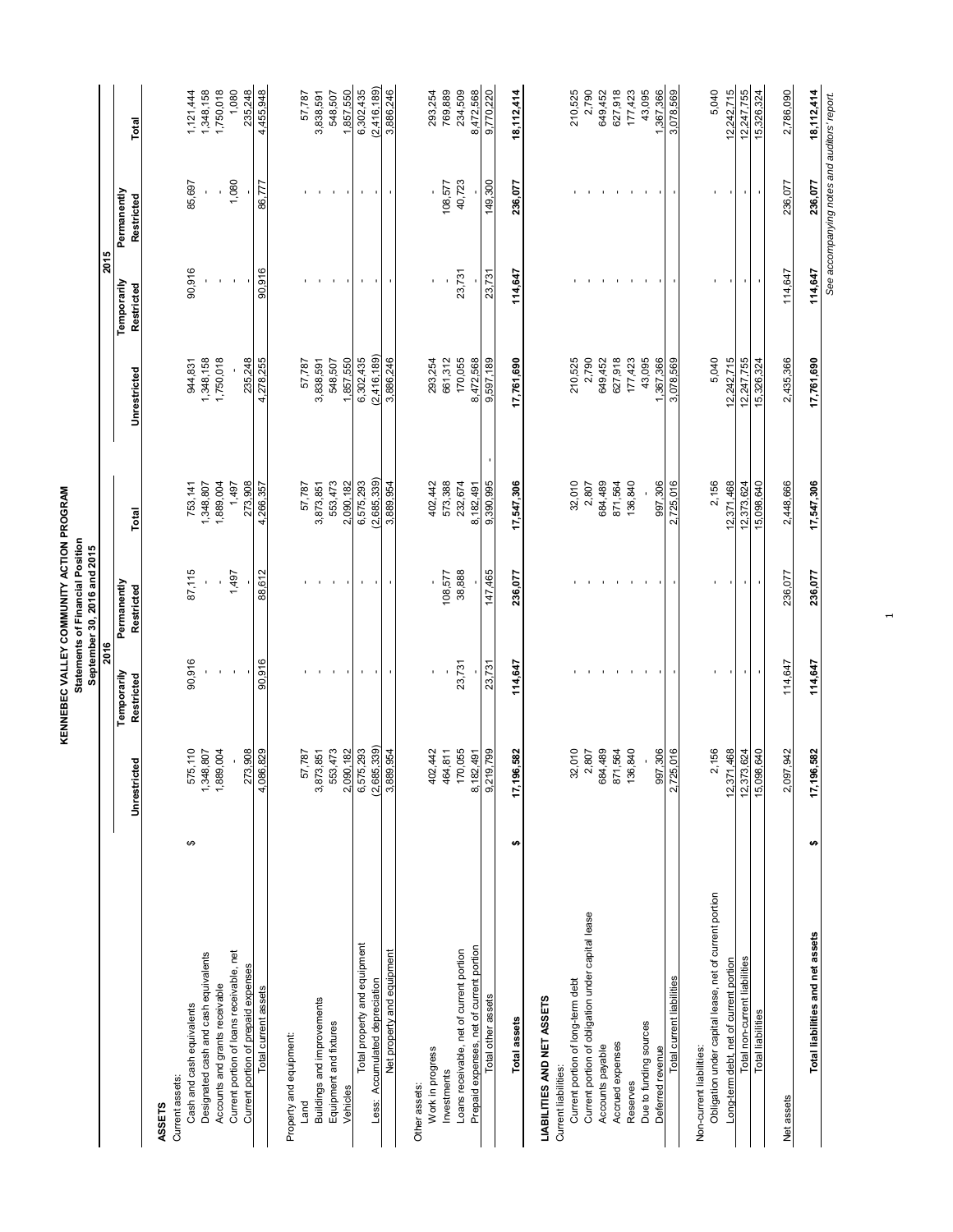**KENNEBEC VALLEY COMMUNITY ACTION PROGRAM**<br>Statements of Activities **KENNEBEC VALLEY COMMUNITY ACTION PROGRAM Statements of Activities**

|                                            |    |              |             | Years ended September 30, 2016 and 2015 |            |              |             |                                              |            |
|--------------------------------------------|----|--------------|-------------|-----------------------------------------|------------|--------------|-------------|----------------------------------------------|------------|
|                                            |    |              | 2016        |                                         |            |              | 2015        |                                              |            |
|                                            |    |              | Temporarily | Permanently                             |            |              | Temporarily | Permanently                                  |            |
|                                            |    | Unrestricted | Restricted  | Restricted                              | Total      | Unrestricted | Restricted  | Restricted                                   | Total      |
| Revenues, gains and other support:         |    |              |             |                                         |            |              |             |                                              |            |
| Grants and contracts                       | ↮  | 3,293,893    |             |                                         | 13,293,893 | 10,316,994   |             |                                              | 10,316,994 |
| Program revenue                            |    | 9,227,170    |             |                                         | 9,227,170  | 9,008,188    |             |                                              | 9,008,188  |
| Other revenue                              |    | 403,271      |             |                                         | 403,271    | 803,772      |             |                                              | 803,772    |
| In-kind                                    |    | 889,156      |             |                                         | 889,156    | 641,197      |             |                                              | 641.197    |
| Total revenues, gains and other support    |    | 23,813,490   |             |                                         | 23,813,490 | 20,770,151   |             |                                              | 20,770,151 |
| Expenses:                                  |    |              |             |                                         |            |              |             |                                              |            |
| Program services:                          |    |              |             |                                         |            |              |             |                                              |            |
| Community services                         |    | 0,403,764    |             |                                         | 10,403,764 | 9,870,232    |             |                                              | 9,870,232  |
| Energy services                            |    | 3,418,655    |             |                                         | 3,418,655  | 2,633,323    |             |                                              | 2,633,323  |
| Child & family services                    |    | 8,311,929    |             |                                         | 8,311,929  | 6,592,586    |             |                                              | 6,592,586  |
| Agency services                            |    | 209,900      |             |                                         | 209,900    | 203,942      |             |                                              | 203,942    |
| Total program expenses                     |    | 22,344,248   |             |                                         | 22,344,248 | 19,300,083   |             |                                              | 19,300,083 |
| Supporting services:                       |    |              |             |                                         |            |              |             |                                              |            |
| Management & general                       |    | 1,780,915    |             |                                         | 1,780,915  | 1,567,855    |             |                                              | 1,567,855  |
| Fundraising                                |    | 25,751       |             |                                         | 25,751     | 16,236       |             |                                              | 16,236     |
| Total supporting services                  |    | 1,806,666    |             |                                         | 1,806,666  | 1,584,091    |             |                                              | 1,584,091  |
| Total expenses                             |    | 24,150,914   |             |                                         | 24,150,914 | 20,884,174   |             |                                              | 20,884,174 |
| Change in net assets                       |    | (337, 424)   |             |                                         | (337, 424) | (114, 023)   |             |                                              | (114, 023) |
|                                            |    |              |             |                                         |            |              |             |                                              |            |
| Net assets, beginning of year, as restated |    | 2,435,366    | 114,647     | 236,077                                 | 2,786,090  | 2,549,389    | 114,647     | 236,077                                      | 2,900,113  |
| Net assets, end of year                    | tA | 2,097,942    | 114,647     | 236,077                                 | 2,448,666  | 2,435,366    | 114,647     | 236,077                                      | 2,786,090  |
|                                            |    |              |             |                                         |            |              |             | See accompanying notes and auditors' report. |            |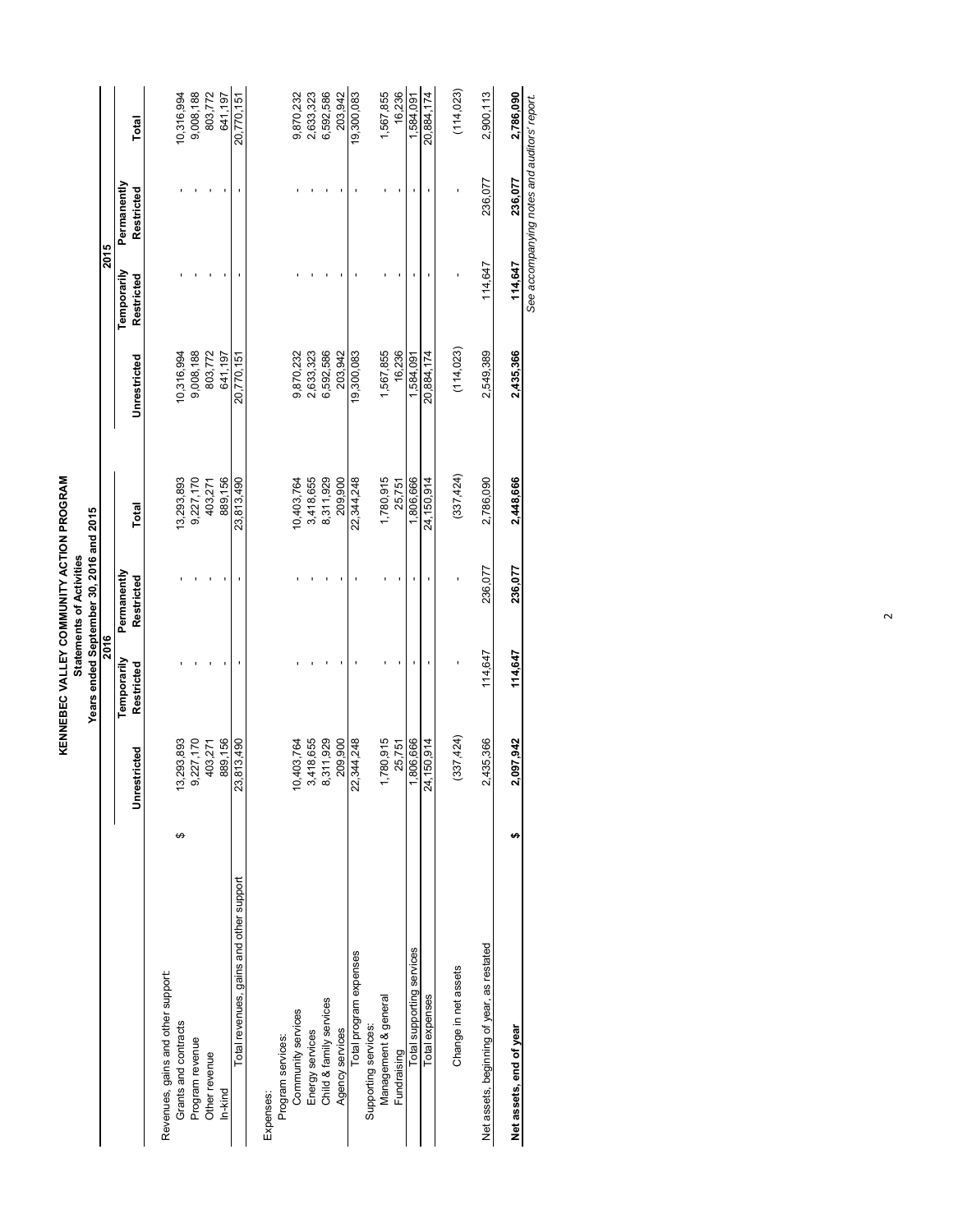KENNEBEC VALLEY COMMUNITY ACTION PROGRAM<br>Statement of Functional Expenses<br>Year ended September 30, 2016 **KENNEBEC VALLEY COMMUNITY ACTION PROGRAM Statement of Functional Expenses Year ended September 30, 2016**

|                                               |     |                       | Program Services             |                            |                    |                  |                     | Supporting Services |                                              |                    |
|-----------------------------------------------|-----|-----------------------|------------------------------|----------------------------|--------------------|------------------|---------------------|---------------------|----------------------------------------------|--------------------|
|                                               |     |                       |                              |                            |                    |                  | Management          |                     | Total                                        |                    |
|                                               |     | Community<br>services | Energy & Housing<br>services | Child & Family<br>services | services<br>Agency | program<br>Total | general<br>and<br>5 | Fundraising         | supporting<br>services                       | Total              |
| Personnel                                     |     | 2,591,098             |                              | ,165,915                   |                    | ,468,900         | ,083,47             | 11,098              | ,094,569                                     | 8,563,469          |
| Payroll taxes and employee benefits           |     | 809,400               | 702,440<br>226,106           | ,330,489                   | 9,447<br>3,705     | 2,369,700        | 255,461             | 3,395               | 258,856                                      | 2,628,556          |
| Staff development                             |     | 17,897                | 11,820                       | 98,290                     |                    | 128,007          | 19,401              |                     | 19,401                                       | 147,408            |
| Travel                                        |     | 69,130                | 30,999                       | 99,707                     | 106                | 199,942          | 32,859              | 139                 | 32,998                                       | 232,940            |
| Direct client assistance - common carrier     |     | 2,092,228             |                              |                            |                    | 2,092,228        |                     |                     |                                              | 2,092,228          |
| Direct client assistance - other              |     | 3,696,455             | ,984,510                     | 9,775                      |                    | 5,690,740        |                     |                     |                                              | 5,690,740          |
| Office costs                                  |     | 38,946                | 29,329                       | 62,707<br>12,696           |                    | 133,152          |                     | 883                 | 60,506                                       | 193,658            |
| Insurance                                     |     | 756                   | 5,719                        |                            | 2,170<br>2,742     | 21,913           | 59,623<br>31,020    |                     | 31,020                                       | 52,933             |
| Telecommunications                            |     | 70,201                | 17,637                       | 39,043                     | 590                | 127,471          | 16,432              |                     | 16,432                                       | 143,903            |
| Space and occupancy                           |     | 158, 167              | 126,981                      | 29,095                     | 25,997             | 440,240          |                     |                     |                                              | 440,240            |
| Space and occupancy - in-kind                 |     |                       |                              | 876,270                    | ľ                  | 876,270          |                     |                     |                                              | 876,270            |
| Contract services                             |     | 93,180                | 176,728                      | 850,352                    | 20,527             | 1,140,787        | 56,094              |                     | 56,094                                       | 1,196,881          |
| Contract services - in-kind                   |     |                       |                              | 5,779                      | ľ                  | 5,779            |                     |                     |                                              | 5,779              |
| Vehicle                                       |     | 577,856               | 15,333                       | I                          |                    | 593,189          |                     |                     |                                              | 593,189            |
|                                               |     |                       | 146                          |                            | 2,643              | 2,789            |                     |                     |                                              | 2,789              |
| Housing property costs<br>Material & supplies |     | 43,285                | 70,091                       | 277,679                    | 285                | 391,340          | 122,634             |                     | 122,634                                      | 513,974            |
| Material & supplies - in-kind                 |     |                       |                              | 7,107                      |                    | 7,107            |                     |                     |                                              | 7,107              |
| Administration                                |     | (673)                 | (186)                        | (1,065)                    | $\mathfrak{D}$     | (1,926)          |                     | ල                   |                                              | (1,929)            |
| Interest                                      |     | 3,029                 | 2,229                        | 256,283                    | 12,287             | 273,828          | $\frac{2}{3}$       |                     | $\widehat{c}$ a                              |                    |
| Depreciation                                  |     | 69,860                | 4,494                        | 25,623                     | 28,160             | 228,137          | 7,851               |                     | 7,851                                        | 273,870<br>235,988 |
| Other                                         |     | 72,949                | 4,279                        | 66,184                     | 1,243              | 54,655           | 96,027              | 10,239              | 106,266                                      | 260,921            |
| Total expenses                                | tA) | 10,403,764            | 3,418,655                    | 8,311,929                  | 209,900            | 22,344,248       | 1,780,915           | 25,751              | 1,806,666                                    | 24,150,914         |
|                                               |     |                       |                              |                            |                    |                  |                     |                     | See accompanying notes and auditors' report. |                    |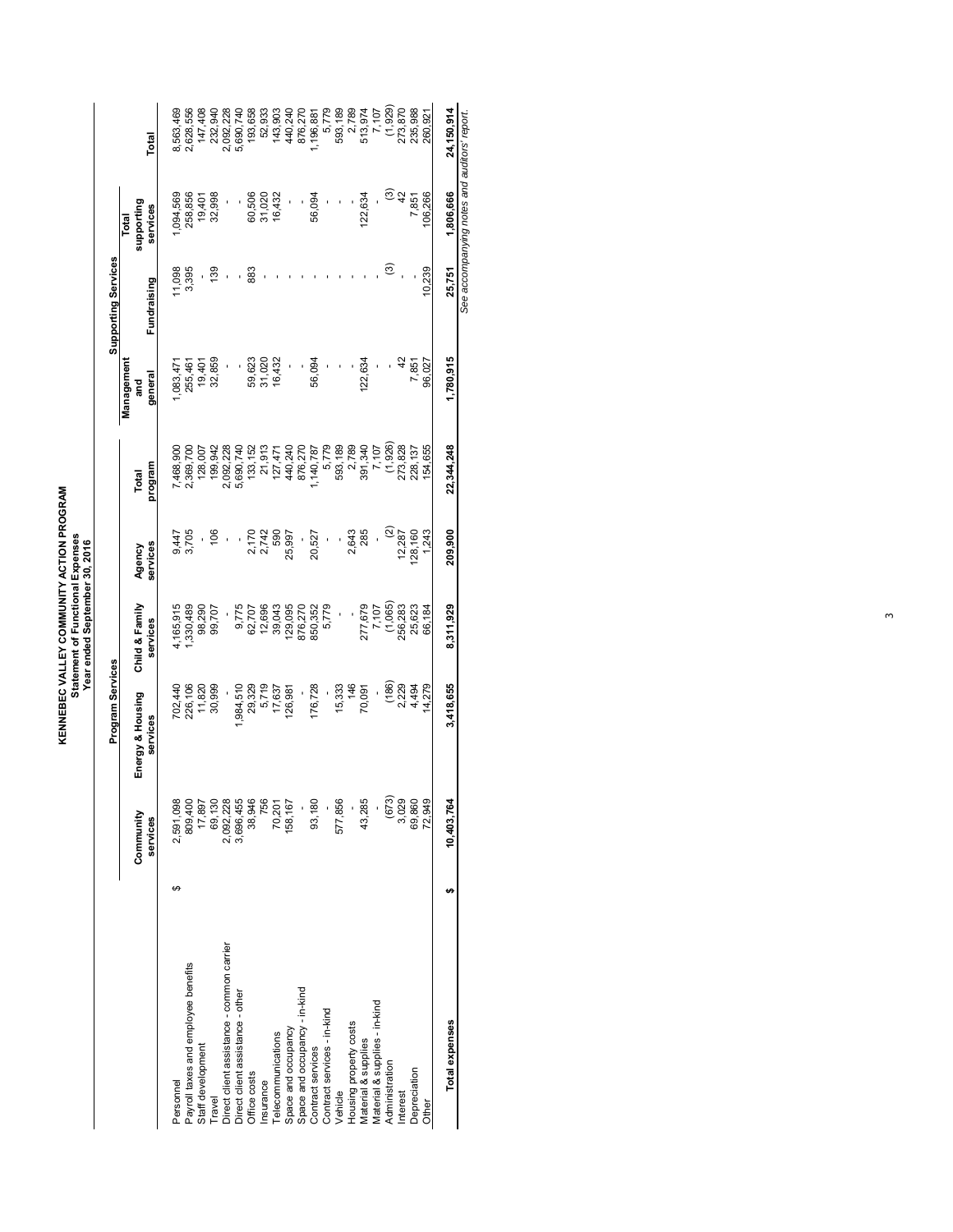KENNEBEC VALLEY COMMUNITY ACTION PROGRAM<br>Statement of Functional Expenses<br>Year ended September 30, 2015 **KENNEBEC VALLEY COMMUNITY ACTION PROGRAM Statement of Functional Expenses Year ended September 30, 2015**

|                                           |    |                 | Program Services |                |                |            |            | <b>Supporting Services</b> |            |                                              |
|-------------------------------------------|----|-----------------|------------------|----------------|----------------|------------|------------|----------------------------|------------|----------------------------------------------|
|                                           |    |                 |                  |                |                |            | Management |                            | Total      |                                              |
|                                           |    | Community       | Energy & Housing | Child & Family | Agency         | Total      | ត្ត        |                            | supporting |                                              |
|                                           |    | services        | services         | services       | services       | program    | general    | Fundraising                | services   | Total                                        |
| Personnel                                 | ↮  | 2,400,718       | 695,37           | 3,481,410      |                | 6,581,810  | 1,017,807  | 6,167                      | 1,023,974  | 7,605,784                                    |
| Payroll taxes and employee benefits       |    | 710,536         | 222,458          | 1,059,241      | 4,311<br>1,772 | 1,994,007  | 243,950    | 1,849                      | 245,799    | 2,239,806                                    |
| Staff development                         |    | 16,703          | 15,444           | 57,695         |                | 89,842     | 20,246     | 705                        | 20,951     | 110,793                                      |
| <b>Travel</b>                             |    | 60,208          | 14,078           | 63,566         | 274            | 138,126    | 27,039     | 202                        | 27,241     | 165,367                                      |
| Direct client assistance - common carrier |    | ,807,527        |                  |                | ł              | ,807,527   |            |                            | ı          | ,807,527                                     |
| Direct dient assistance - other           |    | 3,672,713       | ,387,439         | 11,979         |                | 5,072,131  | ı          |                            | ı          | 5,072,131                                    |
| Office costs                              |    |                 | 51,368           | 50,749         | 819            | 140,750    | 49,294     | 439                        | 49,733     | 190,483                                      |
| nsurance                                  |    | 37,814<br>1,242 | 3,291            | 8,266          | 5,038          | 17,837     | 27,452     |                            | 27,452     | 45,289                                       |
| <b>Felecommunications</b>                 |    | 68,020          | 19,586           | 36,102         | 461            | 124,169    | 15,913     |                            | 15,913     | 140,082                                      |
| Space and occupancy                       |    | 167,164         | 124,003          | 135,020        | 26,229         | 452,416    |            |                            | ł,         | 452,416                                      |
| Space and occupancy - in-kind             |    |                 |                  | 634,362        |                | 634,362    |            | ı                          | ı          | 634,362                                      |
| Contract services                         |    | 164,040         | 16,407           | 432,190        | 15,690         | 628,327    | 36,053     | 4,833                      | 40,886     | 669,213                                      |
| Contract services - in-kind               |    |                 |                  | 6,406          | ı              | 6,406      |            |                            |            | 6,406                                        |
| Vehicle                                   |    | 613,827         | 13,266           | ı              | $\frac{8}{2}$  | 627,183    |            |                            |            | 627,183                                      |
| Housing property costs                    |    |                 | 918              |                | 2,568          | 3,486      |            |                            |            | 3,486                                        |
| Material & supplies                       |    | 20,500          | 45,280           | 274,637        | 322            | 340,739    | 29,484     |                            | 29,484     | 370,223                                      |
| Material & supplies - in-kind             |    |                 |                  | 429            |                | 429        |            |                            |            | 429                                          |
| Administration                            |    | 397             | 115              | 576            |                | 1,089      |            |                            |            | 1,090                                        |
| Interest                                  |    | 5,283           | 3,600            | 256,763        | 12,001         | 277,647    | င္ပာ       |                            | 59         | 277,706                                      |
| Depreciation                              |    | 73,332          | 10,649           | 25,661         | 111,185        | 220,827    | 8,480      |                            | 8,480      | 229,307                                      |
| Provision for bad debts/loan losses       |    |                 |                  |                | 18,271         | 18,271     |            |                            |            | 18,271                                       |
| Other                                     |    | 50,208          | 10,050           | 57,534         | 4,910          | 22,702     | 92,078     | 2,040                      | 94,118     | 216,820                                      |
| Total expenses                            | tA | 9,870,232       | 2,633,323        | 6,592,586      | 203,942        | 19,300,083 | 1,567,855  | 16,236                     | 1,584,091  | 20,884,174                                   |
|                                           |    |                 |                  |                |                |            |            |                            |            | See accompanying notes and auditors' report. |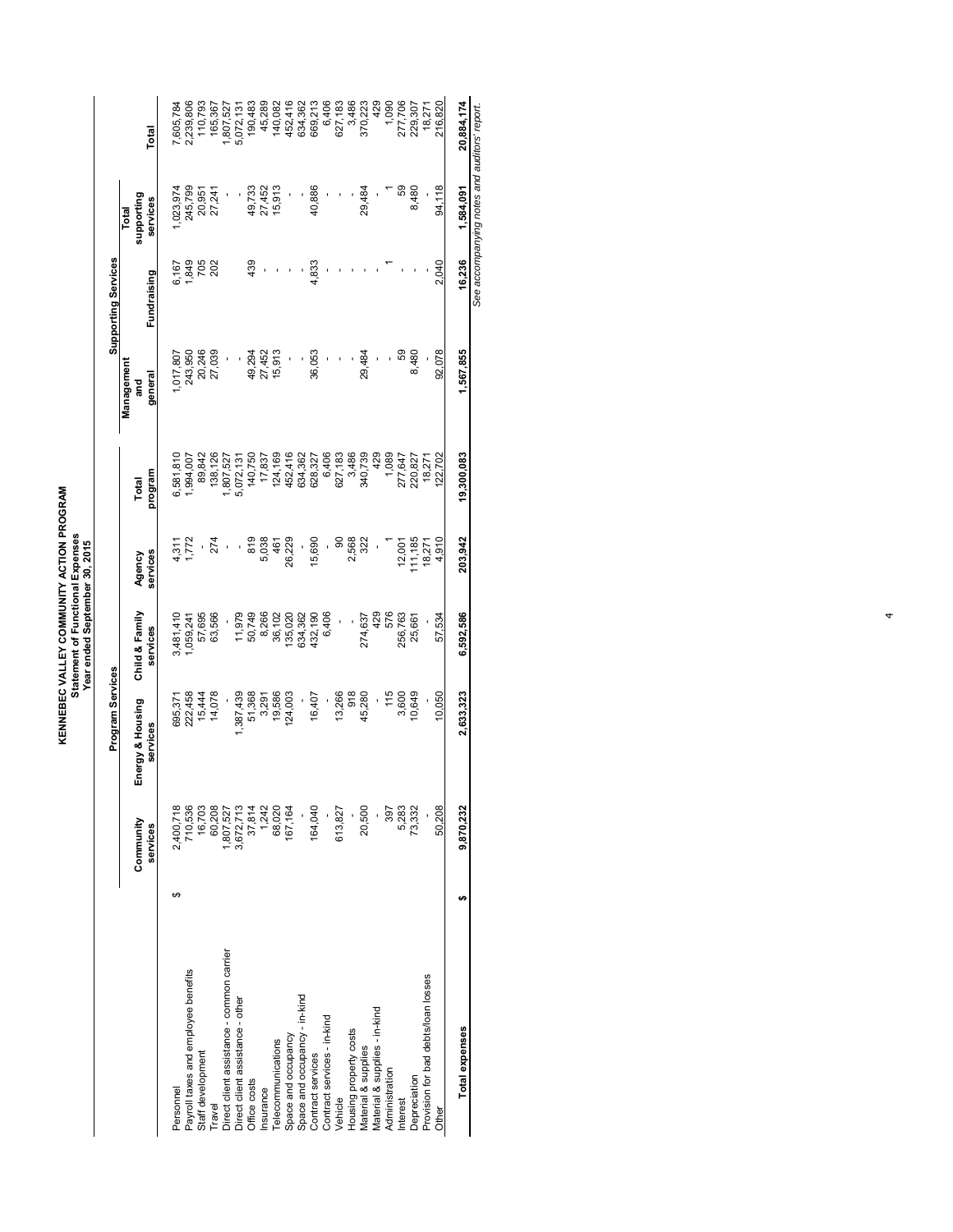#### **KENNEBEC VALLEY COMMUNITY ACTION PROGRAM Statements of Cash Flows Years ended September 30, 2016 and 2015**

|                                                                 | 2016             | 2015       |
|-----------------------------------------------------------------|------------------|------------|
|                                                                 |                  |            |
| Cash flows from operating activities:                           |                  |            |
| Change in net assets                                            | \$<br>(337, 424) | (114, 023) |
| Adjustments to reconcile change in net assets to                |                  |            |
| net cash provided by (used in) operating activities:            |                  |            |
| Depreciation                                                    | 280,401          | 271,192    |
| Unrealized gains on investment                                  | (632)            | (14, 933)  |
| (Gain)/loss on disposal                                         | (11, 424)        | 4,230      |
| Forgiveness of debt                                             | (9,520)          | (9,520)    |
| Change in investment in Cony Village, LLC                       | 197,133          |            |
| (Increase) decrease in:                                         |                  |            |
| Accounts and grants receivable                                  | (138,986)        | (166, 181) |
| Loans receivable                                                | 1,418            | 51,150     |
| Prepaid expenses                                                | 251,417          | 175,945    |
| Work in progress                                                | (109, 188)       | (136, 024) |
| Increase (decrease) in:                                         |                  |            |
| Accounts payable                                                | 35,037           | 50,032     |
| Accrued expenses                                                | 243,646          | 25,430     |
| Reserves                                                        | (40, 583)        | (37,006)   |
| Due to funding sources                                          | (43,095)         | 16,928     |
| Deferred revenue                                                | (370,060)        | 564,951    |
| Net cash provided by (used in) operating activities             | (51, 860)        | 682,171    |
|                                                                 |                  |            |
| Cash flows from investing activities:                           |                  |            |
| Proceeds on sale of fixed assets                                | 11,424           |            |
| Purchase of property and equipment, net of retirements          | (284, 109)       | (167, 053) |
| Net cash used in investing activities                           | (272, 685)       | (167, 053) |
|                                                                 |                  |            |
| Cash flows from financing activities:                           |                  |            |
| Proceeds from/payments on obligations under capital leases, net | (2,867)          | (9, 512)   |
| Proceeds from/payments on long-term debt, net                   | (40, 242)        | (107, 607) |
| Net cash used in financing activities                           | (43, 109)        | (117, 119) |
|                                                                 |                  |            |
| Increase (decrease) in cash and cash equivalents                | (367, 654)       | 397,999    |
|                                                                 |                  |            |
| Cash and cash equivalents, beginning of year                    | 2,469,602        | 2,071,603  |
| Cash and cash equivalents, end of year                          | \$<br>2,101,948  | 2,469,602  |
|                                                                 |                  |            |
| Supplemental cash flow disclosures:                             |                  |            |
| Cash paid during the year for interest                          | \$<br>273,870    | 277,706    |
| Cash paid during the year for taxes                             |                  |            |

*See accompanying notes and auditors' report.*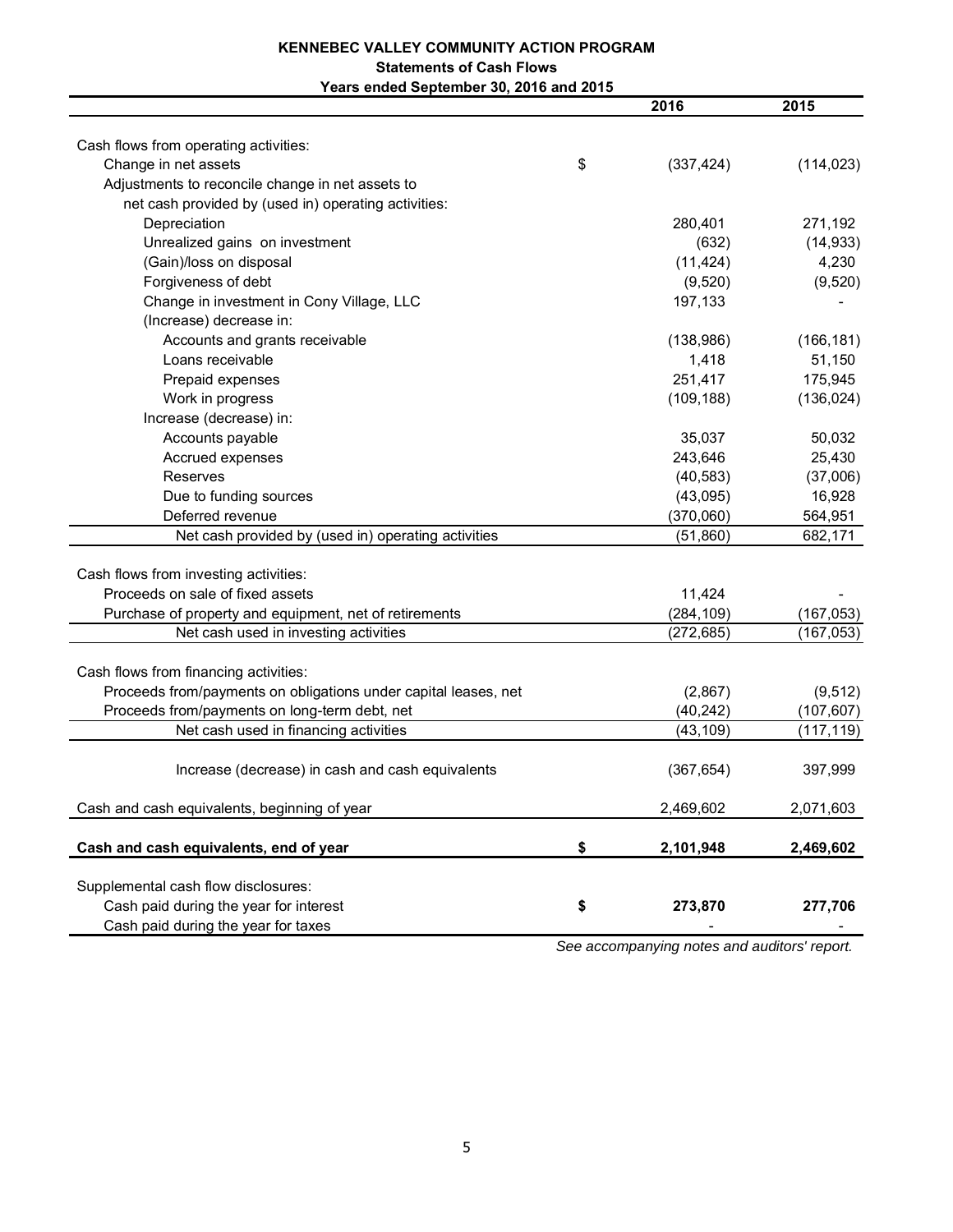## **NOTE1 - SUMMARY OF SIGNIFICANT ACCOUNTING POLICIES**

**Nature of Activities -** Kennebec Valley Community Action Program (KVCAP) is a nonprofit agency organized to provide a focal point for anti-poverty and other social service efforts throughout the communities of the Kennebec Valley area. The accounting practices of the Organization are designed primarily to demonstrate stewardship of the funds entrusted to it, compliance with prescribed grant conditions and other special requirements, including the furnishing of certain amounts of cash or noncash contributions to programs from nonfederal sources.

**Basis of Accounting** - The financial statements have been prepared on the accrual basis of accounting and accordingly reflect all significant receivables, payables, and other liabilities.

**Basis of Presentation** - The Organization is required to report information regarding its financial position and activities according to three classes of net assets as follows:

Unrestricted net assets - Net assets that are not subject to donor-imposed stipulations.

 Temporarily restricted net assets - Net assets subject to donor-imposed stipulations that may or will be met either by actions of the Organization and/or the passage of time. For the years ending September 30, 2016 and 2015, \$114,647 of the Organization's net assets was temporarily restricted.

 Permanently restricted net assets - Net assets subject to donor-imposed stipulations that they be maintained permanently by the Organization. For the years ending September 30, 2016 and 2015, \$236,077 of the Organization's net assets was permanently restricted. The permanently restricted net assets represent funds provided by NeighborWorks America for making loans and for capital projects. All resources granted to this fund must be maintained permanently. The Organization is permitted to transfer or expend only the income (or other economic benefits) derived from capital assets in excess of the Capital Fund Agreement (corpus).

**Expense Allocation** - The costs of providing various programs and other activities have been summarized on a functional basis in the statements of activities. Accordingly, certain costs have been allocated among the programs and supporting services benefited.

**Income Tax Status** - The Organization is exempt from federal income tax under Section 501(c)(3) of the Internal Revenue Code. In addition, the Organization qualifies for the charitable contribution deduction under Section 170(b)(1)(a) and has been classified as an organization that is not a private foundation under Section 509(a)(1). The Organization believes it has no uncertain tax positions with the Internal Revenue Service that require disclosure in the financial statements.

The Organization's federal Return of Organization Exempt from Income Tax (Form 990) for 2015, 2014, and 2013 are subject to examination by the IRS, generally for three years after they were filed.

**Cash and Cash Equivalents** - For purposes of the statements of cash flows, the Organization considers all checking and escrow accounts, and short-term debt securities purchased with a maturity of three months or less, to be cash equivalents.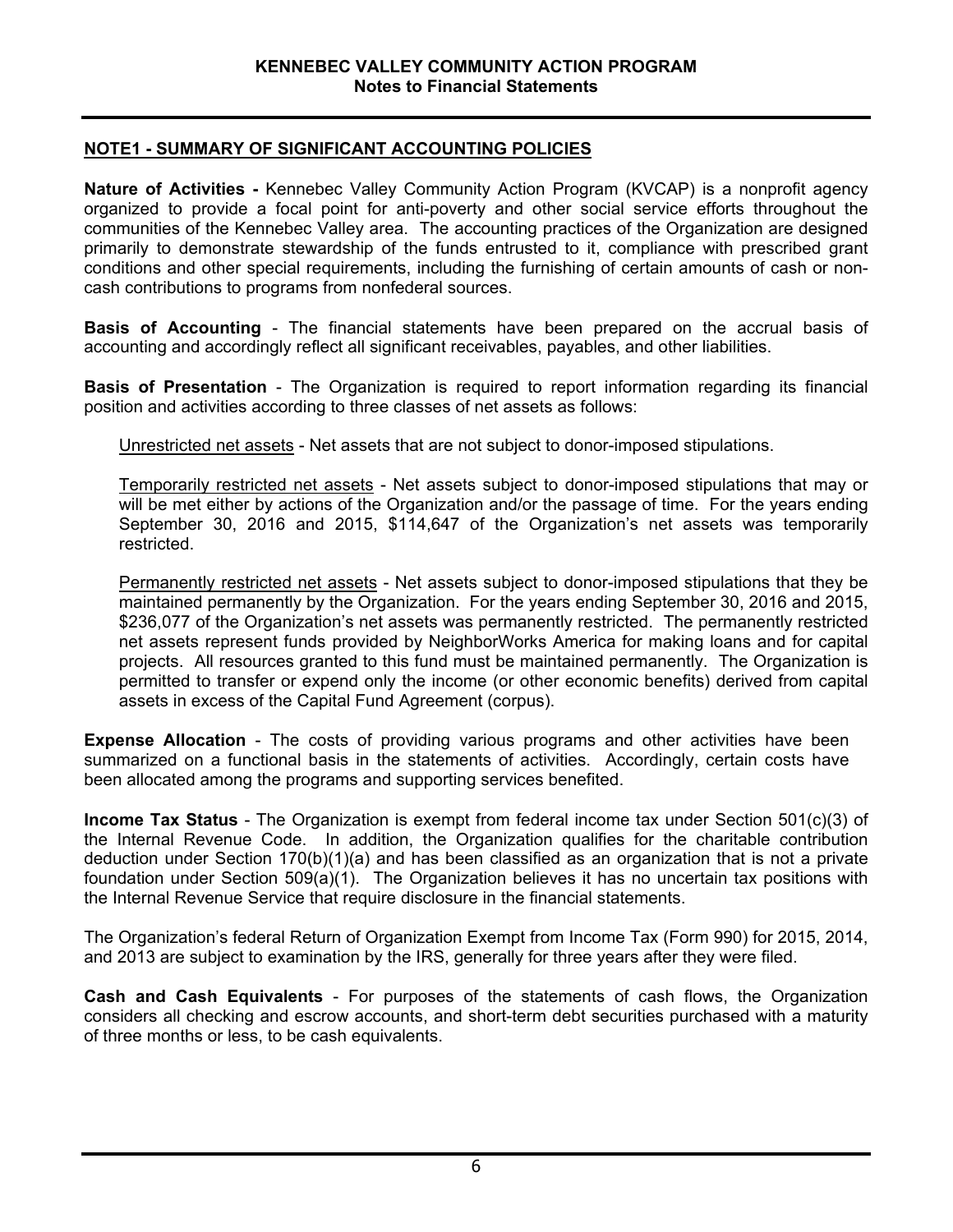## **NOTE 1 - SUMMARY OF SIGNIFICANT ACCOUNTING POLICIES, CONTINUED**

**Investments** - The Organization carries investments in marketable securities with readily determinable fair values at their fair values in the statements of financial position. Unrealized gains and losses are included in the change in net assets in the accompanying statements of activities. The Organization also has an investment in Cony Village, LLC, a housing project in Augusta, Maine, which is accounted for under the equity method of accounting in its financial statements. It also has an investment in KVCAP Real Estate Development, Inc., a for-profit entity which began in 2012. The effect on the financial statements for 2016 and 2015 is immaterial, but it may require consolidation into the financial statements of KVCAP in future periods.

**Accounts and Grants Receivable** - Accounts and grants receivable consists primarily of revenue from various government grants and contracts. No allowance for uncollectible accounts has been established as all accounts receivable are believed to be collectible.

**Work in Process** – Work in progress consists of expenditures on agency projects which have not been completed during the fiscal year. These will be either capitalized (building renovations) or sold (affordable housing development projects) at completion.

**Property and Equipment** - Property and equipment acquisitions with a unit cost of \$5,000 or more are recorded in unrestricted net assets. Assets acquired with grant funds have been reported to funding sources as being acquired with specific award funds and charged as expenditures to the source. These assets are separately identified so as to preclude charging subsequent awards for depreciation on those items. Depreciation is recorded on these assets ratably over estimated useful lives, which range from 20-40 years for buildings, 5-40 years for building renovations, 5-10 years for equipment and 5-15 years for vehicles. Depreciation expense for grant-funded assets is presented only within "Agency services" and is not allocated as an expense among grant-funded program activities. Depreciation expense on funded assets totaled \$113,073 and \$96,449 for the years ended September 30, 2016 and 2015, respectively.

Other assets have been purchased with unrestricted funds and are being utilized in the various program activities. These are referred to as "unfunded assets". These assets are being depreciated ratably over their estimated useful lives, which range from 40 years for buildings, 10-40 years for building renovations, 5-10 years for equipment and 5-15 years for vehicles. The related expense is charged directly to the program utilizing the asset or to the appropriate shared cost pool, which in turn is allocated among programs. Depreciation expense for unfunded assets totaled \$167,501 and \$174,743 for the years ended September 30, 2016 and 2015, respectively.

Depreciation expense for agency facilities totaled \$44,586 and \$41,885 for the years ended September 30, 2016 and 2015, respectively. These amounts are recognized as part of the space and occupancy expense line on the Statement of Functional Expenses.

Leased property and equipment under capital leases is being depreciated over the lives of the various leases, as described in the Capital Leases note.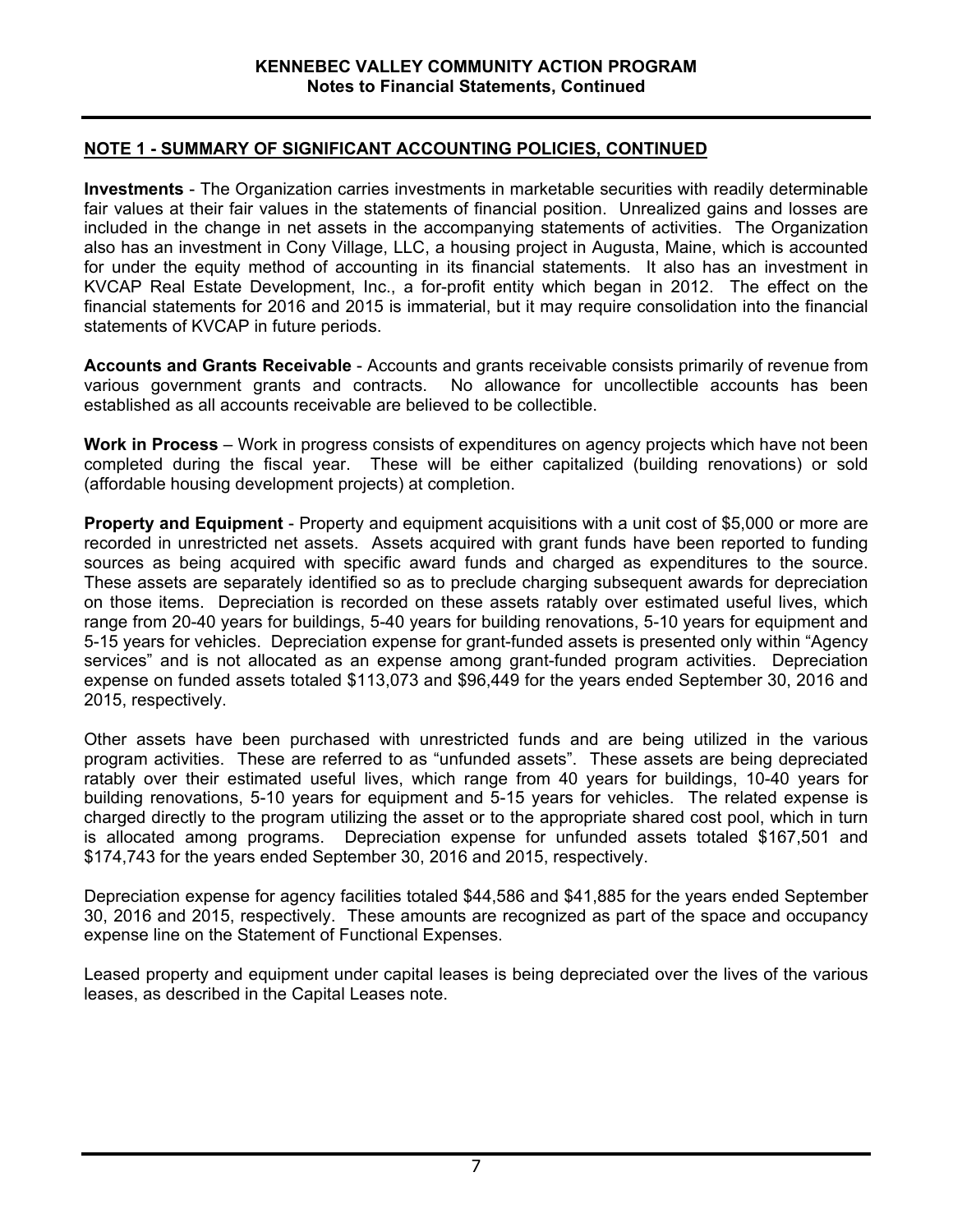## **NOTE 1 - SUMMARY OF SIGNIFICANT ACCOUNTING POLICIES, CONTINUED**

**Restricted and Unrestricted Revenue and Support -** Contributions received are recorded as unrestricted, temporarily restricted, or permanently restricted support, depending on the existence and/or nature of any donor restrictions.

Support that is unrestricted by the donor is reported as an increase in unrestricted net assets. All donor-restricted support is reported as an increase in temporarily or permanently restricted net assets, depending on the nature of the restriction. When a restriction expires (that is, when a stipulated time restriction ends or purpose restriction is accomplished) temporarily restricted net assets are classified to unrestricted net assets and reported in the statements of activities as net assets released from restriction.

NeighborWorks America provided no capital grants for the years ended September 30, 2016 and 2015 for capital projects. Any such amounts are permanently restricted although proceeds on the capital projects, or interest earned, over and above the corpus may be transferred to unrestricted net assets for furthering the Organization's mission. However, should the Organization become defunct, all remaining interest earnings, capital projects proceeds, and the capital projects portfolios representing the use of these funds will revert to NeighborWorks America.

**In-kind Contributions and Expenses** - Consulting services, space and supplies used for program purposes are presented in the financial statements at estimated market value and recorded when received. In addition, many individuals volunteer their time and perform a variety of tasks that assist the Organization in its Child and Family Services programs. KVCAP received \$138,658 and \$122,813 worth of non-professional volunteer services during the years ended September 30, 2016 and 2015, respectively. These amounts are not included in the amount recognized in the financial statements at September 30, 2016 and 2015.

**Deferred Revenue** - The Organization records unexpended grant awards that were received prior to year-end as deferred revenue until related services are performed, at which time they are recognized as revenue.

**Use of Estimates** - The preparation of financial statements in conformity with accounting principles generally accepted in the United States of America requires management to make estimates and assumptions that affect the reported amounts of assets and liabilities and disclosure of contingent assets and liabilities at the date of the financial statements and the reported amounts of revenues and expenses during the reporting period. Actual results could differ from those estimates.

#### **Recent Accounting Pronouncements**

#### *Revenue Recognition*

In May 2014, the Financial Accounting Standards Board (FASB) issued Accounting Standards Update (ASU) 2014-09, *Revenue from Contracts with Customers*, to clarify the principles for recognizing revenue and to develop a common revenue standard for U.S. GAAP and International Financial Reporting Standard (IFRS). The core principle of the guidance requires entities to recognize revenue to depict the transfer of promised goods or services to customers in an amount that reflects the consideration to which the entity expects to be entitled in exchange for those goods or services. The guidance is effective for all nonpublic entities' annual periods beginning after December 15, 2018. Management is currently evaluating the impact of adoption on its financial statements.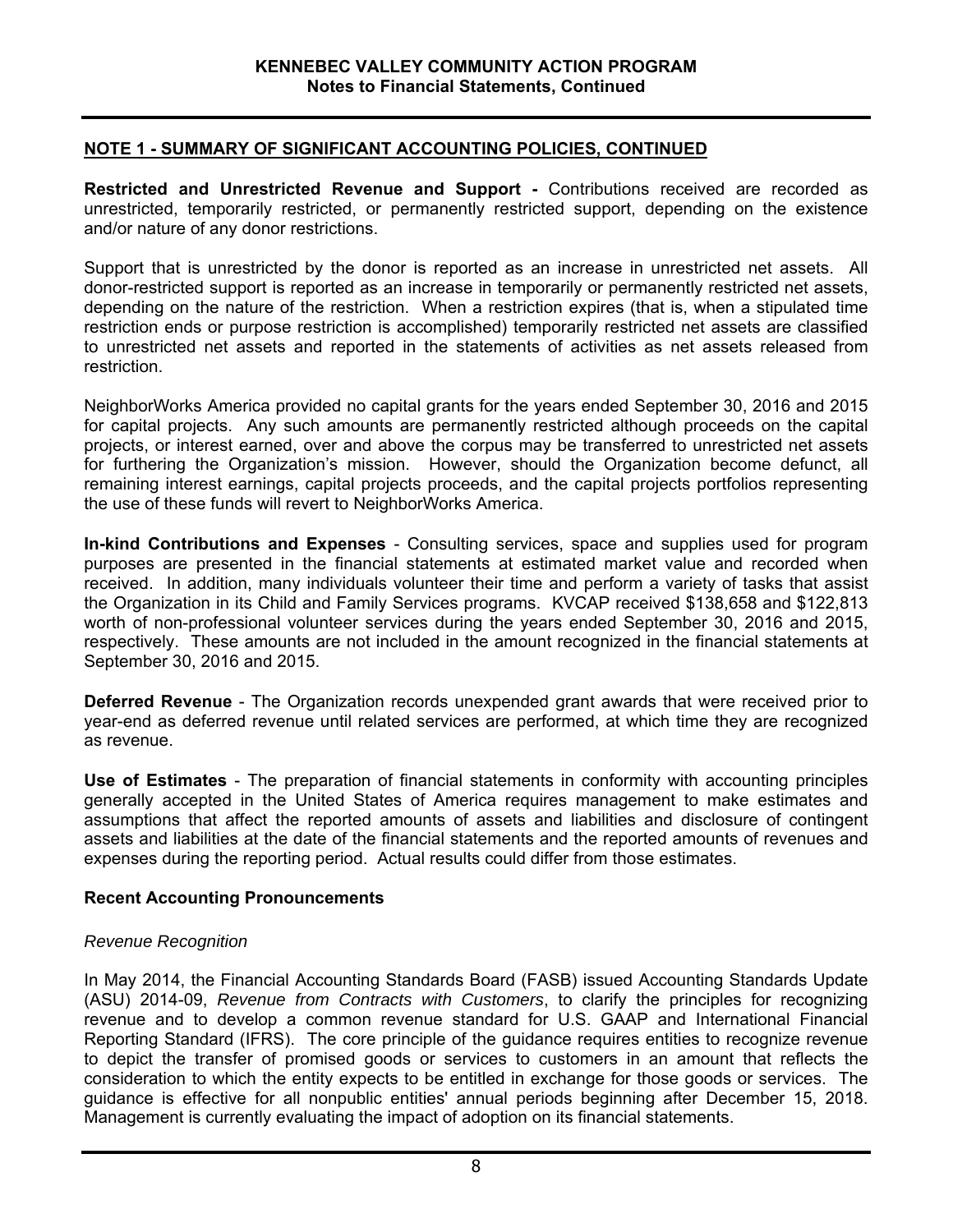# **NOTE 1 - SUMMARY OF SIGNIFICANT ACCOUNTING POLICIES, CONTINUED**

## *Leases*

In February 2016, the FASB issued ASU 2016-02, *Leases*. This new standard will provide users of the financial statements a more accurate picture of the assets and the long-term financial obligations of companies that lease. The standard is for a dual-model approach; a lessee will account for most existing capital leases as Type A leases, and most existing operating leases as Type B leases. Both will be reported on the statement of financial position of the company for leases with a term exceeding 12 months. Lessors will see some changes, too, largely made to align with the revised lease model. For nonpublic companies, the new leasing standard will apply for fiscal years beginning after December 15, 2019. The standard requires retroactive application to previously issued financial statements for 2019 and 2018, if presented. Management is currently evaluating the impact of adoption on its financial statements.

## *Not-for-Profit Entities*

In August 2016, the FASB issued ASU 2016-14, *Not-for-Profit Entities: Presentation of Financial Statements of Not-for-Profit Entities*, to amend current reporting requirements to make several improvements including reducing complexities of information presented within Not-for-Profit financial statements. A main provision of this update is that a Not-for-Profit entity will report two classes of net assets (amounts for net assets with donor restrictions and net assets without donor restrictions), rather than the currently required three classes. The guidance is effective for annual periods beginning after December 15, 2017, with early application permitted. This standard requires retroactive application to previously issued financial statements for 2018 and 2017, if presented. Management is currently evaluating the impact of adoption on its financial statements.

## **NOTE 2 - DESCRIPTION OF PROGRAMS**

**Community Services –** This department is comprised of two divisions. The Community Initiative and Social Services division offers programming to first-time parents, provides support services to pregnant and parenting teens, operates an employment education program, participates in a program to prevent child abuse and neglect, operates a regional health navigator program, and maintains a walk-in teen center. The Transportation division has two components: operating public transit services in the Augusta, Waterville, and Skowhegan areas, and providing door-to-door transportation services through a network of volunteers for medical and social service appointments.

**Energy & Housing Services -** The Energy & Housing Services department provides home weatherization and other energy saving services in Kennebec, Somerset, Lincoln, and Sagadahoc Counties; as well as provides home energy and telephone assistance services, and operates home repair/loan programs. The department also provides a comprehensive homebuyer education course, individual pre- and post-purchase counseling services, foreclosure prevention counseling, credit counseling, and develops homeownership opportunities through new construction and purchase/rehab activities.

**Child & Family Services -** The Child & Family Services department operates Head Start and Early Head Start programs throughout northern Kennebec and all of Somerset Counties, provides highquality childcare services to families with children ages 6 weeks to 5 years old, and offers comprehensive Head Start and child care services. All services are provided through partnerships with area school districts, home care providers, other non-profits, and Educare Central Maine in order to reach the most children in the Organization's service area.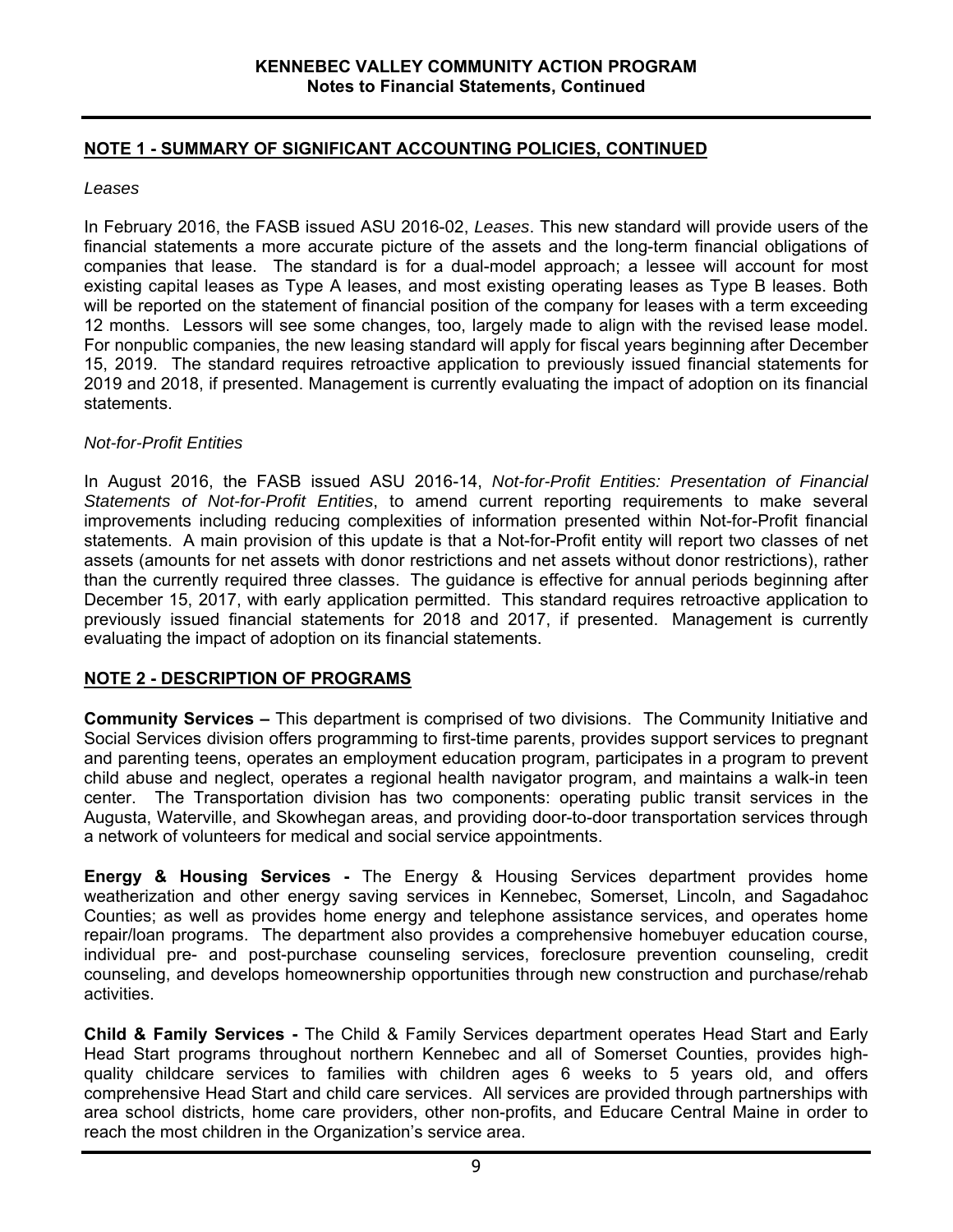## **NOTE 2 - DESCRIPTION OF PROGRAMS, CONTINUED**

**Agency Services -** The Agency Services department offers programs designed to increase the operations and efficiency of the Organization in regards to providing all other program services.

#### **NOTE 3 – CONCENTRATIONS OF CREDIT RISK ARISING FROM CASH DEPOSITS IN EXCESS OF INSURED LIMITS**

The Organization maintains their cash balances consisting of checking accounts and savings accounts in financial institutions located in Maine, with the exception of a reserve account established at the close of a New Market Tax Credit transaction for Educare Central Maine programming and operations and held at the investor bank's facility in Minnesota. The Federal Deposit Insurance Corporation insures balances up to \$250,000 for all accounts. In addition, one bank has entered into an agreement with the Organization, which provides a collateralized perfected interest in certain securities held by the bank for the checking account balances. As of September 30, 2016 and 2015, the Organization's cash balances were either insured by federal depository agencies or within the bank's collateralized agreement.

#### **NOTE 4 – INVESTMENTS**

Marketable investments are stated at fair value and consist of the following:

|                            | 2016   | 2015   |
|----------------------------|--------|--------|
| Common and preferred stock | 34.855 | 34,223 |

Investment return for KVCAP on the above stocks and bonds is summarized as follows:

|                           | 2016  | 2015   |
|---------------------------|-------|--------|
| Unrealized gains (losses) | ิ 632 | 14.934 |

The investment in Cony Village, LLC, which KVCAP has a 50% interest, totaled \$537,533 and \$734,666 as of September 30, 2016 and 2015, respectively.

The investment in KVCAP Real Estate Development, Inc., which KVCAP has a 100% interest, totaled \$1,000 at September 30, 2016 and 2015.

#### **NOTE 5 – LOANS RECEIVABLE**

KVCAP receives funds under housing programs where funds are loaned to qualified low-income individuals. Repayments of loans are returned to the revolving fund to allow for additional loans. The loans receivable totaled \$13,220 and \$14,638 at September 30, 2016 and 2015, respectively. No allowance is considered necessary as management feels all amounts will be collected.

KVCAP also receives grant funds from the Maine State Housing Authority, Federal Home Loan Bank, and other funding sources to lend to qualified low-income individuals. These loans are not required to be repaid unless certain provisions of the agreements are not met or followed over a pre-determined amount of time. The time constraints range from 5-20 years depending on the note and the funding source. The amount of these loans receivable totaled \$405,848, less a \$232,874 reserve for uncollectible loans at September 30, 2016 and 2015.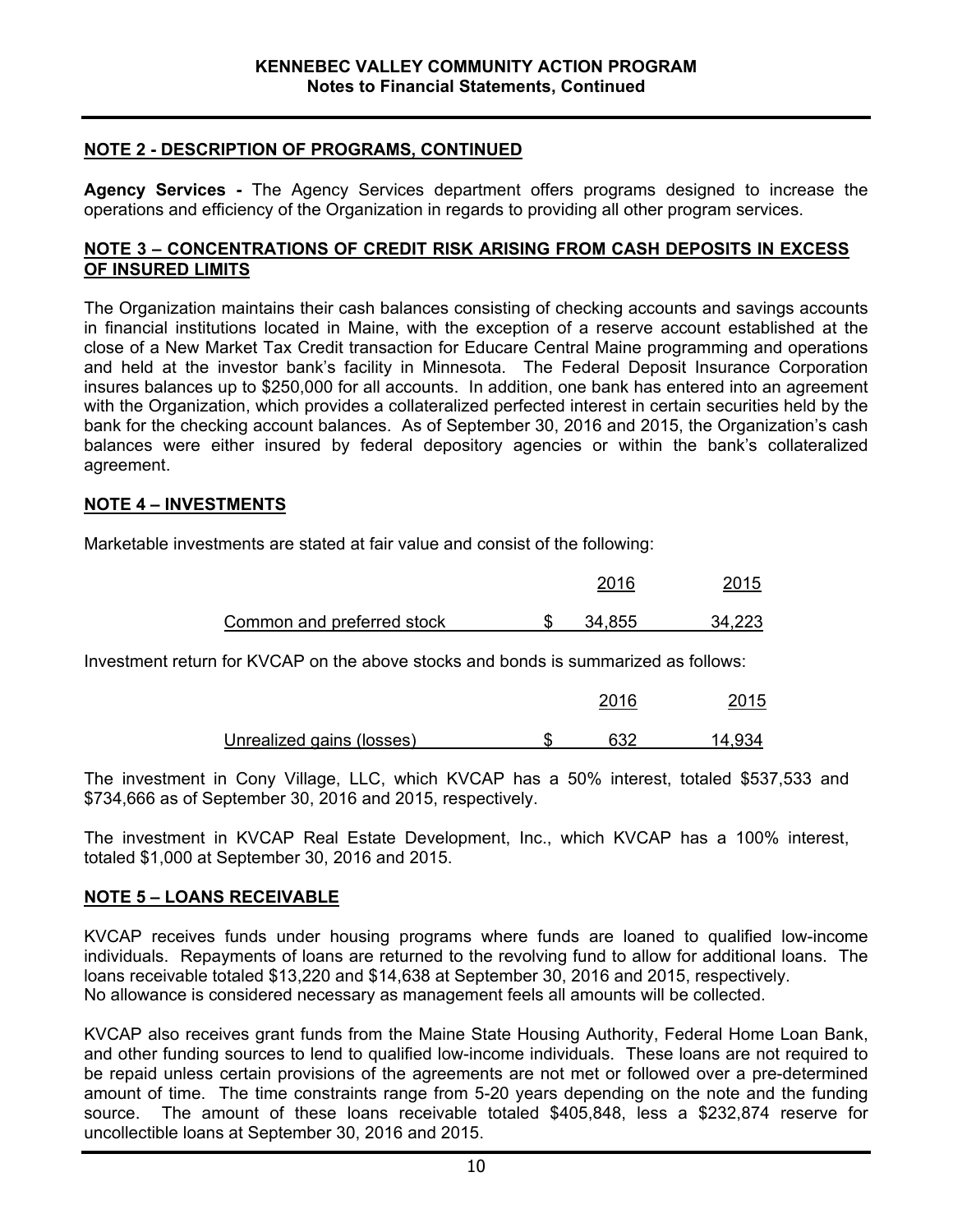## **NOTE 5 – LOANS RECEIVABLE, CONTINUED**

KVCAP served as the developer for the Gerald Senior Residence project in Fairfield, Maine. At the time of closing, there were certain obligations that were not funded due to the cash flow of the project. KVCAP signed three promissory notes with Gerald Hotel Associates LP to provide funding for these obligations. Payment is due as funding becomes available. The amount of these loan receivables totaled \$47,977 at September 30, 2016 and 2015.

# **NOTE 6 – LINES OF CREDIT**

At September 30, 2016 and 2015, the Organization had the following lines of credit available for use:

Working capital line of credit agreement with a bank in the amount of \$500,000. Advances are payable on demand including interest at the base borrowing rate, as the Highest Prime rate as quoted in the Wall Street Journal and are unsecured. The line of credit agreement was renewed April 1, 2017. There was no outstanding balance on this line of credit at September 30, 2016 and 2015.

Housing guidance line(s) of credit with a bank in the amount of \$500,000. The guidance line permits advances to be used exclusively for the purchase of real estate of which the bank will hold the first mortgage. Advances to purchase real estate will not exceed 80% of the appraised value. The line of credit expires July 31, 2017, and can be renewed. There were no outstanding balances on these lines of credit at September 30, 2016 and 2015.

## **NOTE 7 – LONG-TERM DEBT**

| At September 30, long-term debt consisted of the following:                                                                                                                                                                                                                                                                                 | 2016      | <u> 2015</u> |
|---------------------------------------------------------------------------------------------------------------------------------------------------------------------------------------------------------------------------------------------------------------------------------------------------------------------------------------------|-----------|--------------|
| \$300,000 note payable to Skowhegan Savings Bank, payable in monthly<br>installments of \$2,156 including interest at 7.75% through<br>October, 2018, secured by the Boulette Building in<br>Skowhegan, Maine.                                                                                                                              | \$180,175 | 191,564      |
| \$97,900 interest-free forgivable note to the Maine State Housing<br>Authority due May, 2017, secured by Augusta T-house. Repayment<br>is deferred until the earlier of a default, sale, transfer, or \$48,950<br>is to be forgiven at the end of 10 years and the remaining shall<br>be forgiven at 1/10 for years ten through twenty.     | 4,895     | 9,790        |
| \$92,500 interest-free forgivable note to the Maine State Housing Authority<br>due May, 2017, secured by the Augusta T-house. Repayment is<br>deferred until the earlier of a default, sale, transfer, or \$46,250 is to<br>be forgiven at the end of 10 years and the remaining shall be<br>forgiven at 1/10 for years ten through twenty. | 4,625     | 9,250        |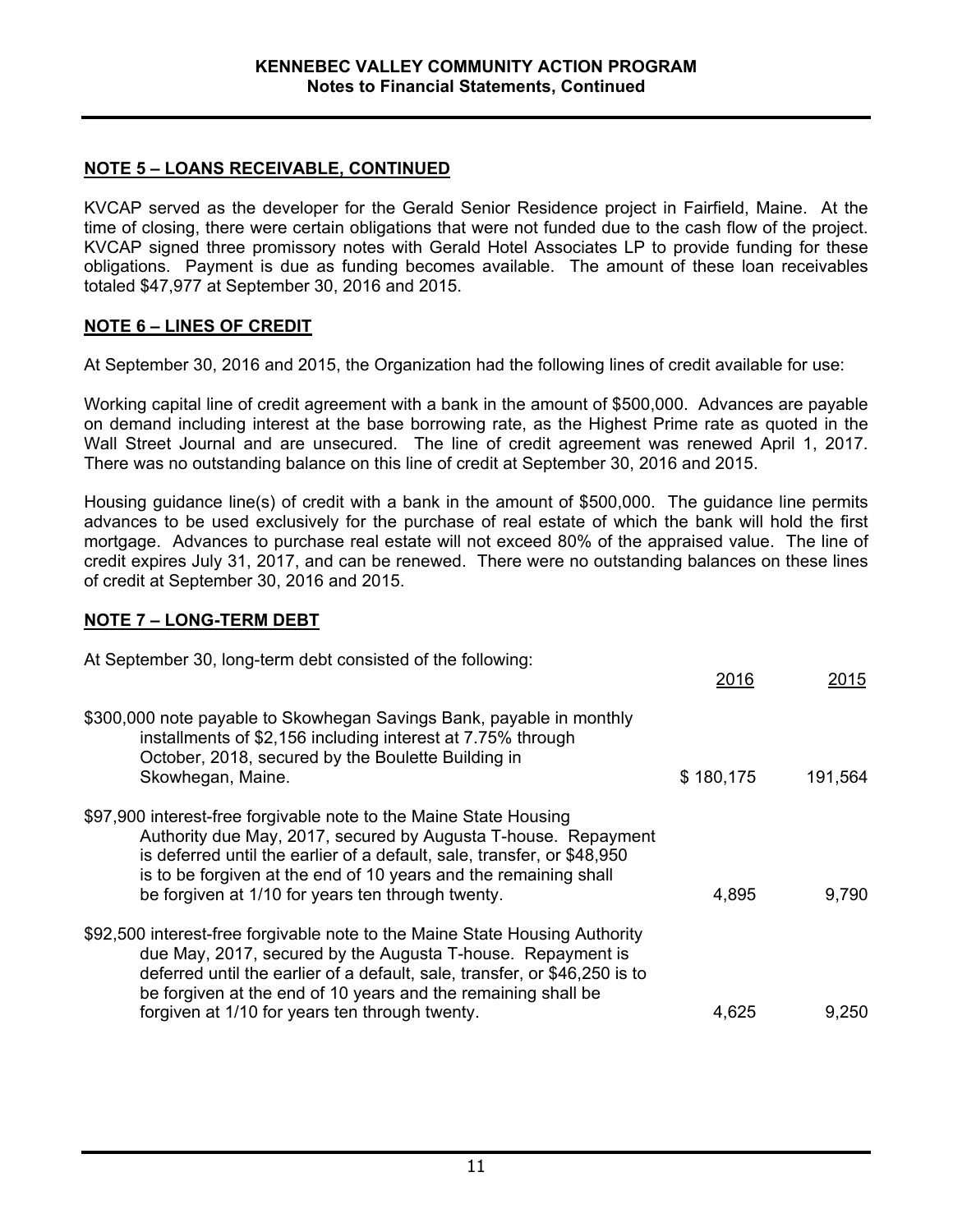## **NOTE 7 – LONG-TERM DEBT, CONTINUED**

| \$9,505,755 note payable to CCM Community Development XXIV LLC.<br>Secured by a leasehold mortgage on the Educare Central Maine<br>Center, 56 Drummond Avenue, Waterville, Maine. Repayment of<br>principal is deferred and unallowable for first seven years with<br>quarterly interest-only payments at .961% through January 1, 2019.<br>On April 1, 2019, quarterly interest and principal payments of<br>\$84,666 will commence through October 1, 2051, secured by<br>leasehold mortgage on Educare Central Maine Center, 56 Drummond                      |        |            |                   |
|------------------------------------------------------------------------------------------------------------------------------------------------------------------------------------------------------------------------------------------------------------------------------------------------------------------------------------------------------------------------------------------------------------------------------------------------------------------------------------------------------------------------------------------------------------------|--------|------------|-------------------|
| Ave., Waterville.                                                                                                                                                                                                                                                                                                                                                                                                                                                                                                                                                |        | 9,505,755  | 9,505,755         |
| \$2,649,245 note payable to CCM Community Development XXIV LLC.<br>Secured by a leasehold mortgage on the Educare Central Maine<br>Center, 56 Drummond Avenue, Waterville, Maine. Repayment<br>of principal is deferred and unallowable for first seven years<br>with quarterly interest only payments at .961% through<br>January 1, 2019. On April 1, 2019, quarterly interest and principal<br>payments of \$23,596 will commence through October 1, 2051,<br>secured by leasehold mortgage on Educare Central Maine Center,<br>56 Drummond Ave., Waterville. |        | 2,649,245  | 2,649,245         |
| \$108,000 note payable to Skowhegan Savings Bank, payable in monthly<br>installments of \$1,159 including interest at a fixed rate of 5.25%<br>through July 17, 2018. On July 17, 2018, interest will be based<br>on the 5 year FHLB rate + 3.5% through July 28, 2021, secured                                                                                                                                                                                                                                                                                  |        |            |                   |
| by the property located at 58 Village Circle, Augusta, Maine.                                                                                                                                                                                                                                                                                                                                                                                                                                                                                                    |        | 58,783     | 87,636            |
|                                                                                                                                                                                                                                                                                                                                                                                                                                                                                                                                                                  |        | 12,403,478 | 12,453,240        |
| <b>Less current portion</b>                                                                                                                                                                                                                                                                                                                                                                                                                                                                                                                                      |        | 32,010     | 210,525           |
| Long-term debt                                                                                                                                                                                                                                                                                                                                                                                                                                                                                                                                                   |        | 12,371,468 | <u>12,242,715</u> |
| Maturities on long-term debt are as follows:                                                                                                                                                                                                                                                                                                                                                                                                                                                                                                                     |        |            |                   |
| <b>Fiscal year</b>                                                                                                                                                                                                                                                                                                                                                                                                                                                                                                                                               |        |            |                   |
| 2017<br>32,010<br>2018                                                                                                                                                                                                                                                                                                                                                                                                                                                                                                                                           | 23,902 |            |                   |

 2019 165,304 2020 11,650 12,283<br><u>12,158,329</u> Thereafter 12,158,329 **Total \$ 12,403,478**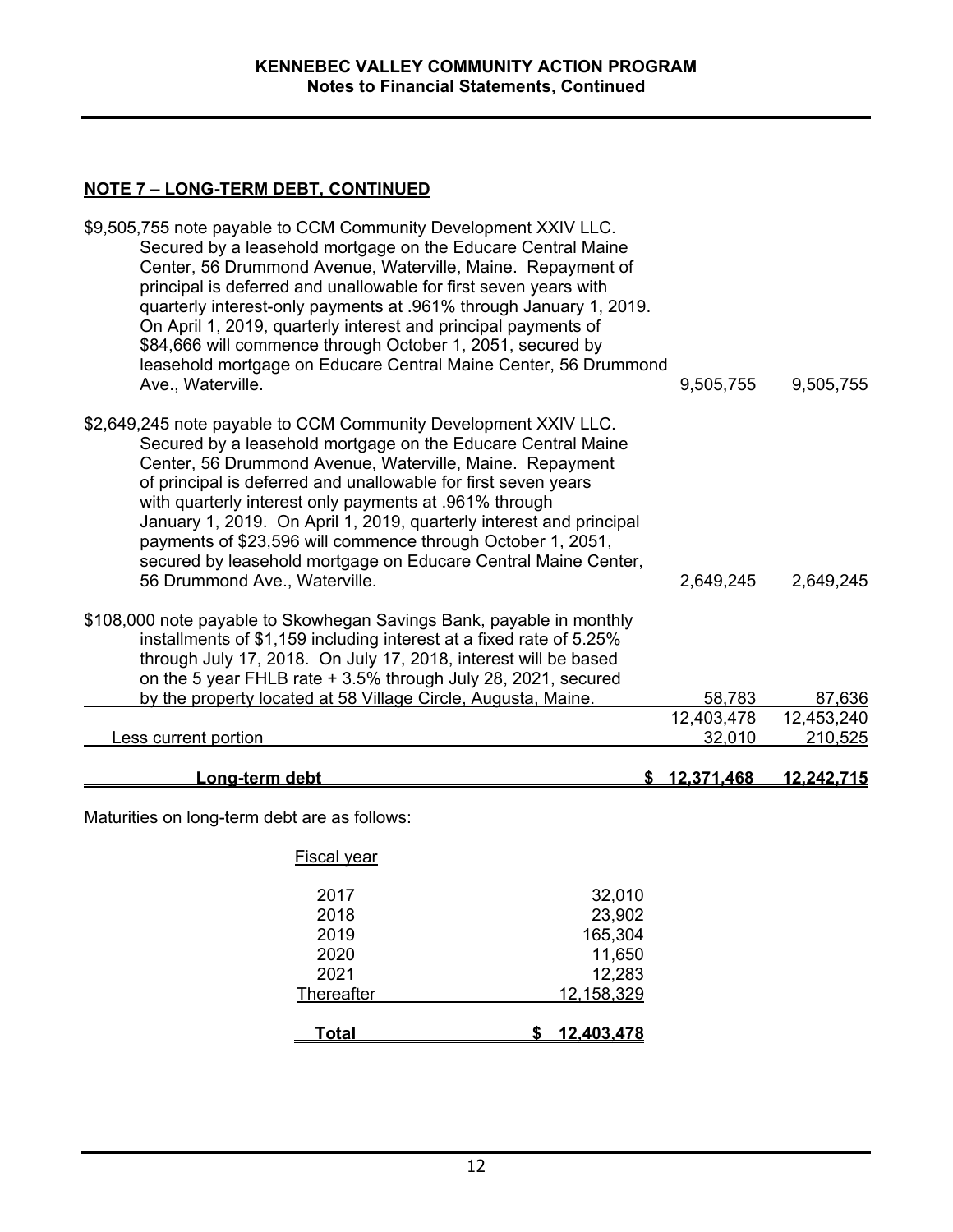## **NOTE 8 – CHANGE IN NET ASSETS**

For the year ended September 30, 2016, the change in net assets of (\$337,424) was arrived at as follows:

| Excess revenue over expenses (before depreciation |                 |
|---------------------------------------------------|-----------------|
| and agency reserves)                              | \$<br>(55, 508) |
| Less: Annual depreciation                         | (280, 574)      |
| Net surplus from operations                       | (336,082)       |
| Less: Expenses on agency reserves                 | (1, 342)        |
| Total change in net assets                        | (337.424)       |

The total change in nets assets of (\$337,424) includes the noncash expenses related to the New Markets Tax Credit transaction for the long-term lease of the Educare Central Maine facility.

For the year ended September 30, 2015, the change in net assets of (\$114,023) was arrived at as follows:

| Excess revenue over expenses (before depreciation |    |            |
|---------------------------------------------------|----|------------|
| and agency reserves)                              | -S | 158,511    |
| Less: Annual depreciation                         |    | (271, 192) |
| Net surplus from operations                       |    | (112, 681) |
| <b>Less: Expenses on agency reserves</b>          |    | (1, 342)   |
| Total change in net assets                        |    | (114.023)  |

The total change in nets assets of (\$114,023) includes the noncash expenses related to the New Markets Tax Credit transaction for the long-term lease of the Educare Central Maine facility.

## **NOTE 9 – OPERATING LEASES**

The Organization leases a postage machine in its Augusta office. The lease for the Augusta postage machine was extended to June 2017. Future minimum payments are \$624 due in the subsequent fiscal year. Lease expense for the years ended September 30, 2016 and 2015 were \$832 and \$863, respectively.

## **NOTE 10 – CAPITAL LEASES**

The Organization entered into a capital lease for equipment (postage machine) during the year ended September 30, 2013. The economic substance of the lease is that the Organization is financing the acquisition of the asset through the lease, and, accordingly, it is recorded in the Organization's assets and liabilities.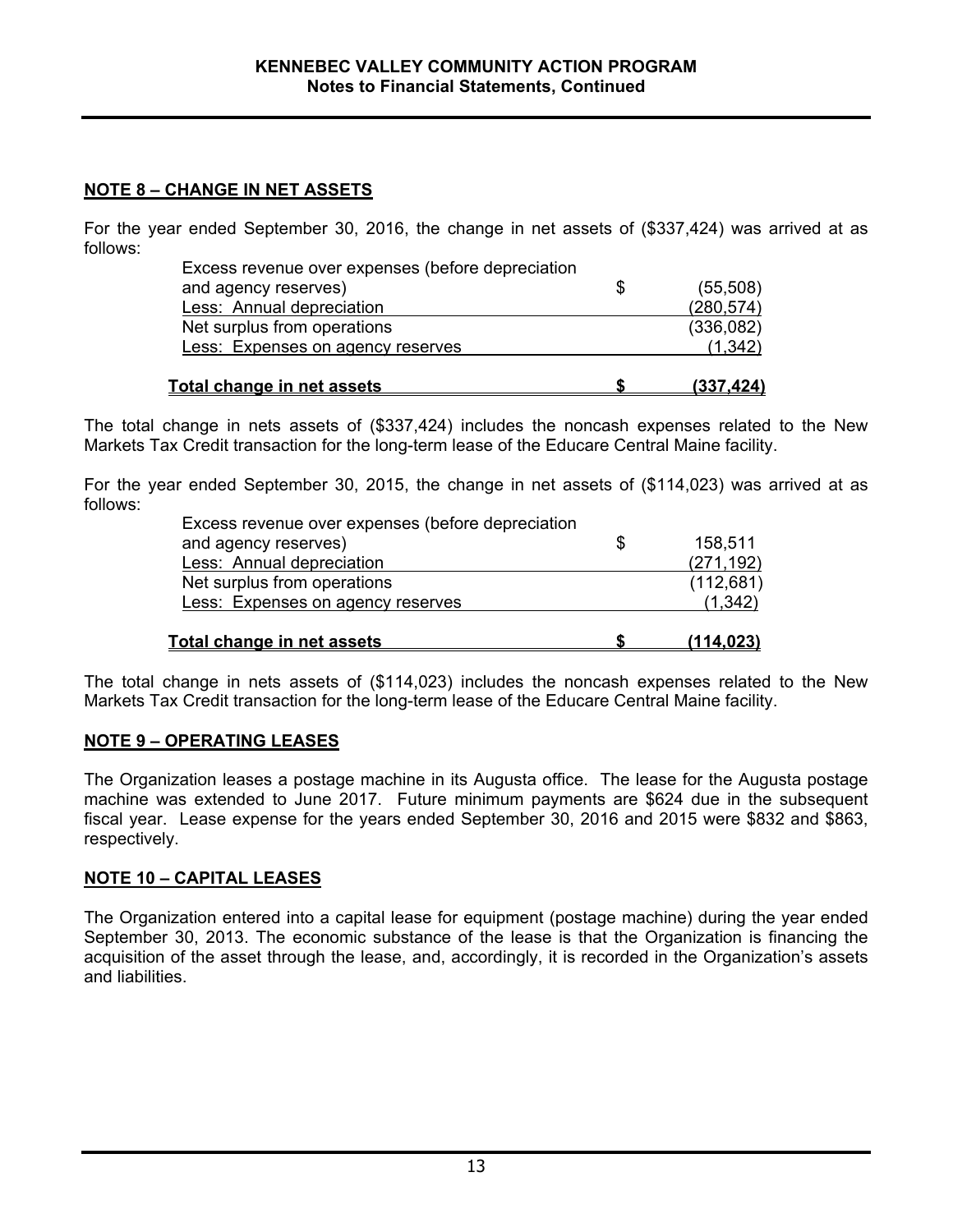## **NOTE 10 – CAPITAL LEASES, CONTINUED**

The following is a schedule by years of future minimum payments required under the lease together with its present value as of September 30, 2016:

| 2,880 |
|-------|
| 2,191 |
| 5.071 |
| (108) |
|       |

|  | Present value of minimum lease payments | 4.963 |
|--|-----------------------------------------|-------|
|--|-----------------------------------------|-------|

The following is a schedule by years of future minimum payments required under the lease together with its present value as of September 30, 2015:

| <b>Present value of minimum lease payments</b> | 7.612 |
|------------------------------------------------|-------|
| Less amount representing interest              | (218) |
| Total minimum lease payments                   | 7,830 |
| 2018                                           | 2,160 |
| 2017                                           | 2,880 |
| 2016                                           | 2,790 |
| Year ended September 30:                       |       |

Amortization of the asset held under the capital lease is included with depreciation expense.

In 2011, KVCAP also entered into a capital lease arrangement for real estate including a building, land, furniture and fixtures. The lease term is sixty-five years and a single, lump-sum rental payment was made totaling \$9,025,984. In addition to the lump-sum payment, other costs related to the lease and related financing totaled \$1,277,226. At a discount rate of 3.25% for the lease term, the present value and capitalized fair value of the building and land is \$1,288,601. The balance of the costs, \$8,321,177 at September 30, 2016, and \$8,459,863 at September 30, 2015, is presented as prepaid interest. Both the leased building and the prepaid interest are being amortized over the lease term.

#### **NOTE 11 – RETIREMENT PLAN**

The Organization sponsors a defined contribution plan covering all eligible employees. If an employee does not contribute to the plan, the Organization contributes 2% of the employee's compensation to the Plan. If an employee contributes at least 1% of their compensation, the Organization will match 3% of the employee's compensation. Contributions are determined as a percentage of each employee's salary and amounted to \$237,043 and \$214,439 for the years ended September 30, 2016 and 2015, respectively.

#### **NOTE 12 – RESTRICTIONS ON NET ASSETS**

Temporarily restricted net assets consist of the following revolving loan funds:

|                           | 2016    | <u>2015</u> |
|---------------------------|---------|-------------|
| MSHA housing preservation |         |             |
| revolving loan fund       | 114.647 | 114,647     |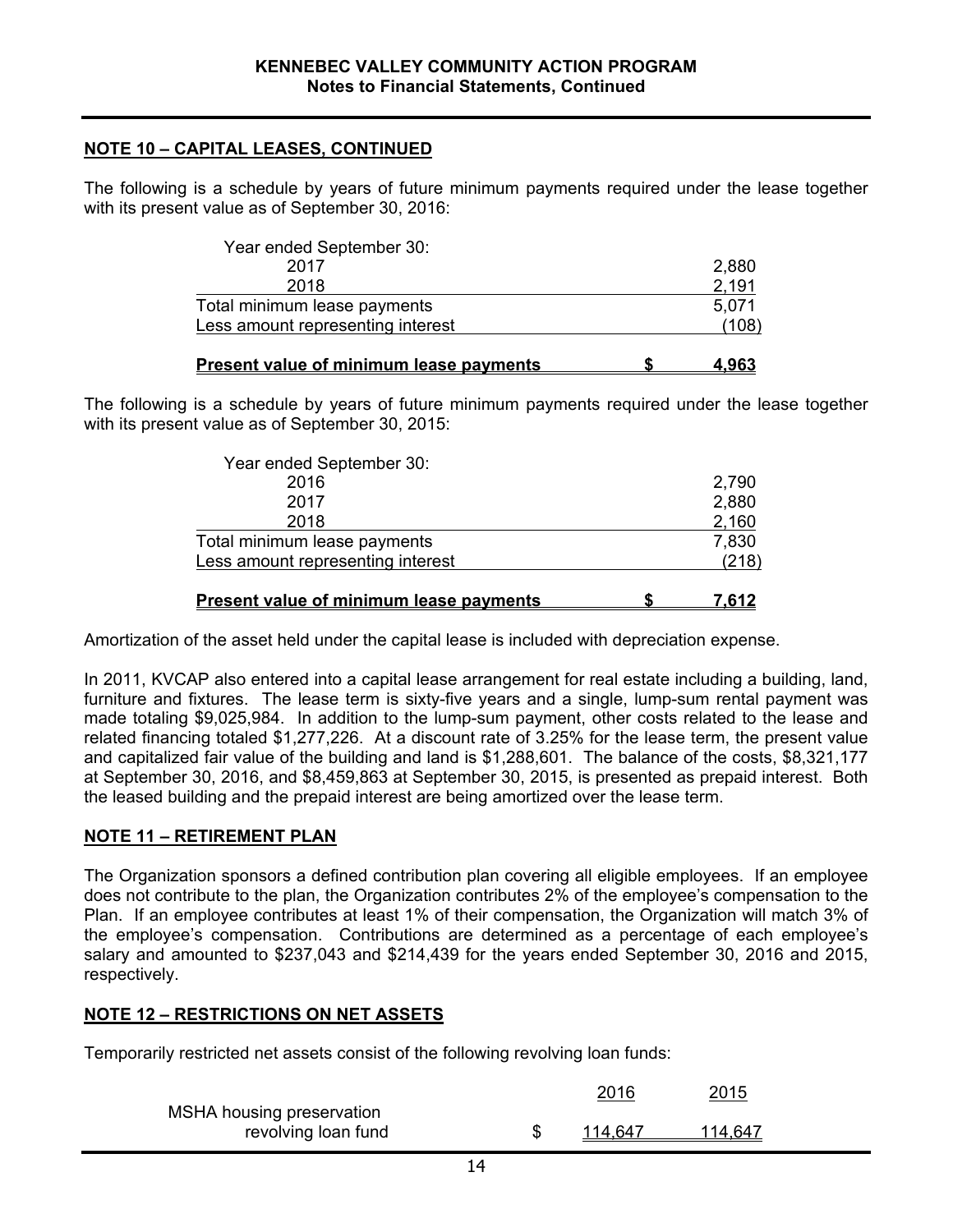## **NOTE 12 – RESTRICTIONS ON NET ASSETS, CONTINUED**

| Permanently restricted net assets consist of the following: |     |         |              |
|-------------------------------------------------------------|-----|---------|--------------|
|                                                             |     | 2016    | <u> 2015</u> |
| NeighborWorks America Loan/Capital Funds                    | -SS | 236,077 | 236,077      |

## **NOTE 13 – CONCENTRATION IN REVENUE**

Of the revenues received by the Organization in fiscal year 2016 and 2015, approximately 79% and 78%, respectively, were from state and federal funded grants, contracts and fee agreements. Changes in reimbursement methods or reductions in available funds could adversely affect operations if alternative funding sources are not readily available.

#### **NOTE 14 – EDUCARE AND NON-EDUCARE FINANCIAL STATEMENTS/NEW MARKETS TAX CREDIT TRANSACTION**

In 2011, the Organization entered into a New Markets Tax Credit transaction to help fund the development and early childhood services provided at the Educare Central Maine Center in Waterville, Maine. As part of this transaction, the Organization is required to provide annual financial statements that separate financial information based on that provided by the New Markets Tax Credit transaction, as reflected on the schedule on page 16-18.

## **NOTE 15 – COMMITMENTS AND CONTINGENCIES/SUBSEQUENT EVENTS**

In March 2014, notification was received of a potential complaint being filed against the Organization. The complaint was being brought forth by a former contractor of the agency's weatherization program alleging discrimination for not providing promised work to the contractor which resulted in significant losses and closure of operations. Counsel has been engaged to address this matter. In November 2014, a formal suit was filed against the Organization. In April, 2016, this matter was settled with no financial effect to the agency.

Financial assistance from federal and state governmental entities in the form of grants and fees is subject to adjustment by the grantor. Such adjustments could result in claims against the Organization. No provision has been made for any liabilities that may arise from such grantor adjustments since the amounts, if any cannot be determined at this date.

In January 2016, notification was received that the agency's partner in the Cony Village LLC housing development in Augusta, Bread of Life Ministries, had decided it wanted to withdraw from the partnership. Discussions have been on-going since then, with boards of both parties discussing the final terms and conditions. As of the date of this report, a closing to disassociate Bread of Life Ministries from the partnership is expected in the next few weeks with no adverse effect on the financial statements of the agency.

In November 2016, the organization sold a property in the Cony Village development that had been on the market for approximately a year. A gain of approximately \$10,000 in cash was recognized on the sale.

Subsequent events were evaluated through April 26, 2017, which is the date the financial statements were available to be issued, and no events occurred other than those disclosed elsewhere in the notes to the financial statements.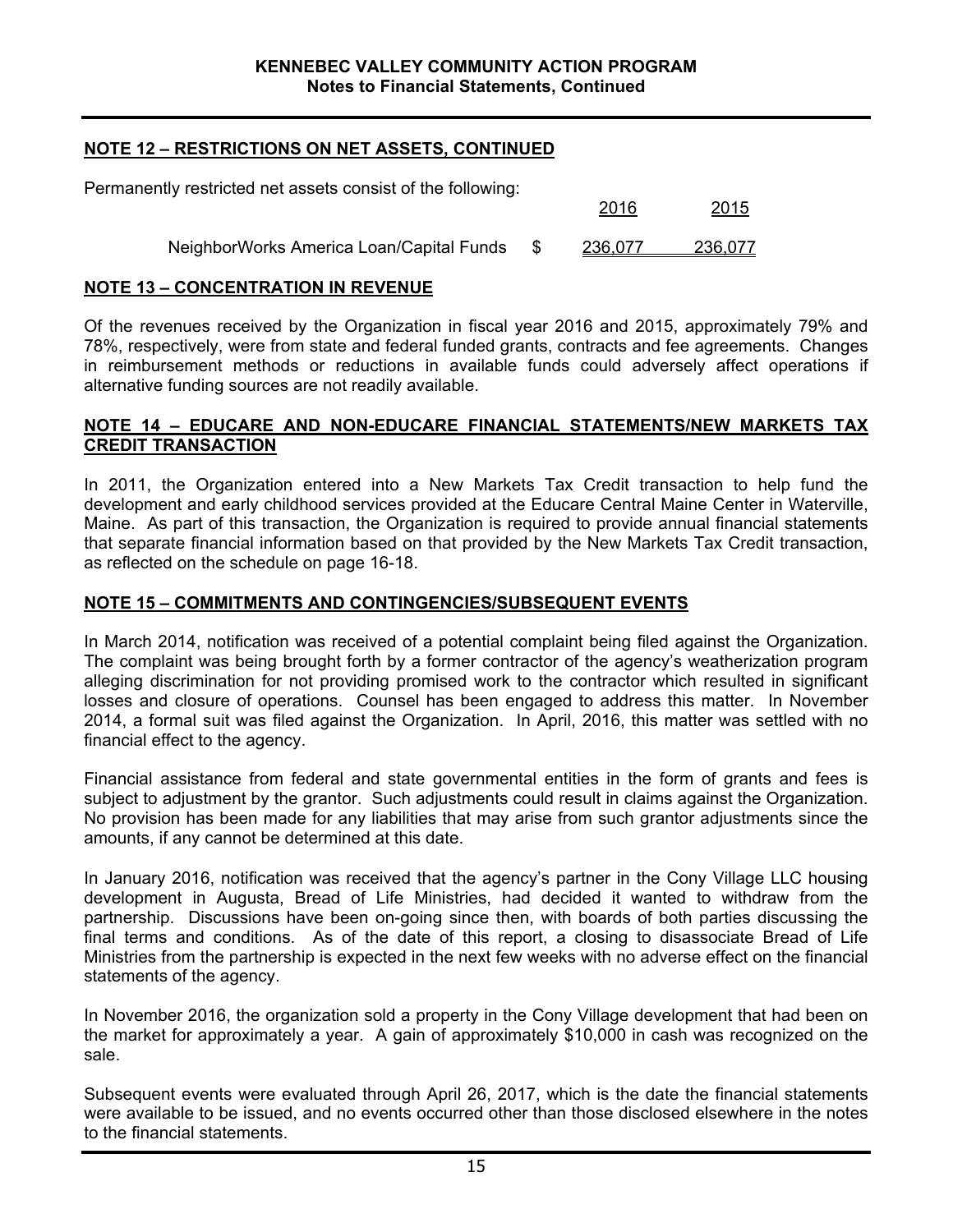#### **KENNEBEC VALLEY COMMUNITY ACTION PROGRAM**

**Schedule of Financial Position**

**Educare and Non-Educare Portion**

**September 30, 2016**

|                                                                                      | <b>KVCAP</b>     | <b>KVCAP</b> |              |
|--------------------------------------------------------------------------------------|------------------|--------------|--------------|
|                                                                                      | <b>Educare</b>   | Non-Educare  | <b>Total</b> |
|                                                                                      |                  |              |              |
| <b>ASSETS</b>                                                                        |                  |              |              |
| Current assets:                                                                      |                  |              |              |
| Cash and cash equivalents                                                            | \$<br>158,511    | 594,630      | 753,141      |
| Designated cash and cash equivalents                                                 | 1,348,807        |              | 1,348,807    |
| Accounts and grants receivable                                                       | 137,057          | 1,751,947    | 1,889,004    |
| Due (to)/from KVCAP Non Educare Programs<br>Current portion of loans receivable, net | 637,607          | (637, 607)   |              |
|                                                                                      |                  | 1,497        | 1,497        |
| Current portion of prepaid expenses                                                  | 171,600          | 102,308      | 273,908      |
| <b>Total current assets</b>                                                          | 2,453,582        | 1,812,775    | 4,266,357    |
| Property and equipment:                                                              |                  |              |              |
| Land                                                                                 |                  | 57,787       | 57,787       |
| <b>Buildings and improvements</b>                                                    | 1,288,601        | 2,585,250    | 3,873,851    |
| <b>Equipment and fixtures</b>                                                        |                  | 553,473      | 553,473      |
| Vehicles                                                                             |                  | 2,090,182    | 2,090,182    |
| Total property and equipment                                                         | 1,288,601        | 5,286,692    | 6,575,293    |
| Less: Accumulated depreciation                                                       | (97, 471)        | (2,587,868)  | (2,685,339)  |
| Net property and equipment                                                           | 1,191,130        | 2,698,824    | 3,889,954    |
|                                                                                      |                  |              |              |
| Other assets:                                                                        |                  |              |              |
| Work in progress                                                                     |                  | 402,442      | 402,442      |
| Investments                                                                          |                  | 376,255      | 573,388      |
| Loans receivable, net of current portion                                             |                  | 232,674      | 232,674      |
| Prepaid expenses, net of current portion                                             | 8,194,048        | (11, 557)    | 8,182,491    |
| Total other assets                                                                   | 8,194,048        | 999,814      | 9,390,995    |
|                                                                                      |                  |              |              |
| <b>Total assets</b>                                                                  | \$<br>11,838,760 | 5,511,413    | 17,547,306   |
| <b>LIABILITIES AND NET ASSETS</b>                                                    |                  |              |              |
| <b>Current liabilities:</b>                                                          |                  |              |              |
| Current portion of long-term debt                                                    |                  | 32,010       | 32,010       |
| Current portion of obligation under capital lease                                    |                  | 2,807        | 2,807        |
| Accounts payable                                                                     |                  | 684,489      | 684,489      |
| Accrued expenses                                                                     |                  | 871,564      | 871,564      |
| Reserves                                                                             | 60,737           | 76,103       | 136,840      |
| Deferred revenue                                                                     |                  | 997,306      | 997,306      |
| Total current liabilities                                                            | 60,737           | 2,664,279    | 2,725,016    |
|                                                                                      |                  |              |              |
| Non-current liabilities:                                                             |                  |              |              |
| Obligation under capital lease, net of current portion                               |                  | 2,156        | 2,156        |
| Long-term debt, net of current portion                                               | 12,155,000       | 216,468      | 12,371,468   |
| Total non-current liabilities                                                        | 12,155,000       | 218,624      | 12,373,624   |
| <b>Total liabilities</b>                                                             | 12,215,737       | 2,882,903    | 15,098,640   |
|                                                                                      |                  |              |              |
| Net assets                                                                           | (376, 977)       | 2,628,510    | 2,448,666    |
| <b>Total liabilities and net assets</b>                                              | 11,838,760       |              |              |
|                                                                                      | \$               | 5,511,413    | 17,547,306   |

*See auditors' report.*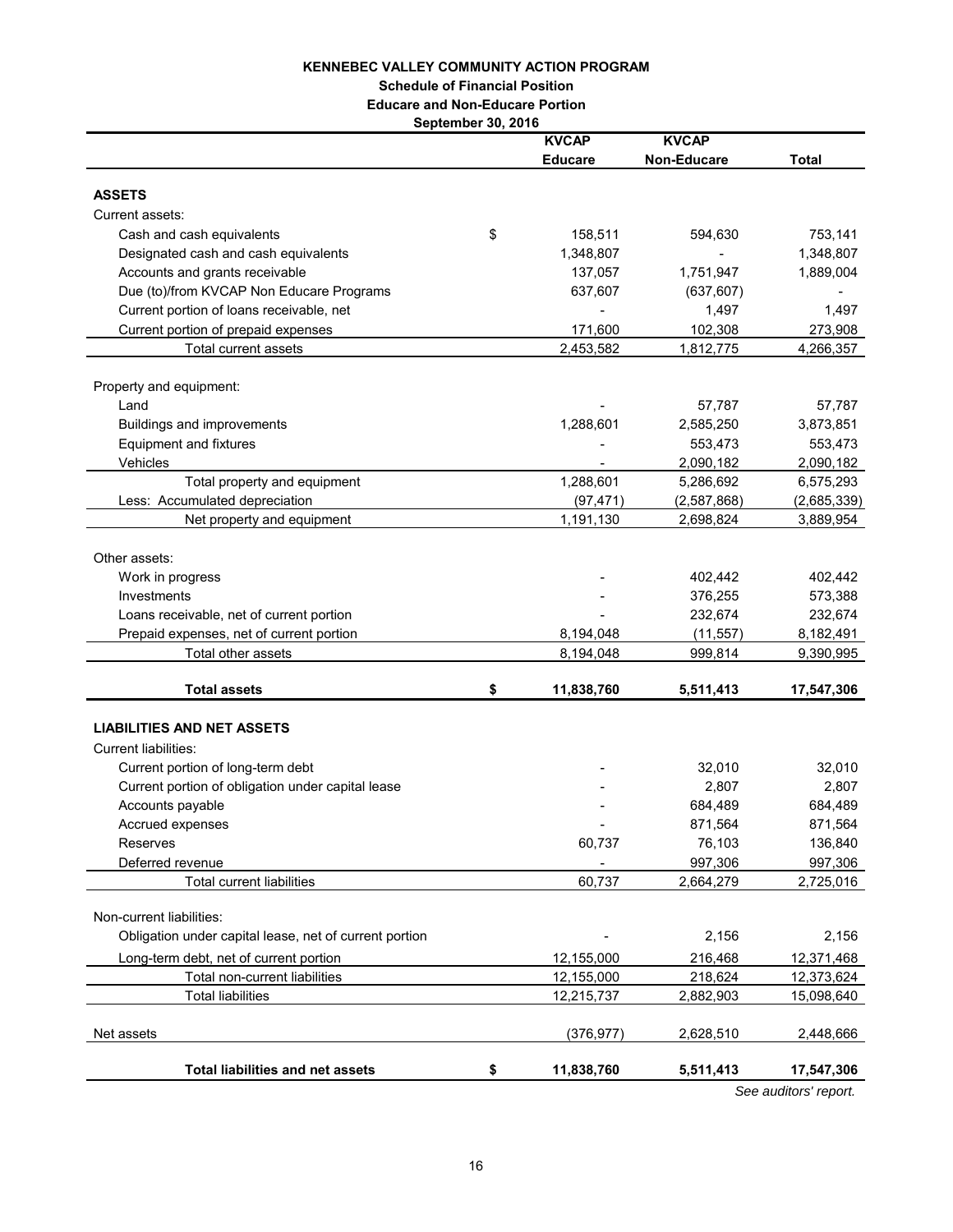#### **KENNEBEC VALLEY COMMUNITY ACTION PROGRAM**

#### **Schedule of Activities**

**Educare and Non-Educare Portion**

|                                         | Year ended September 30, 2016 |                    |                      |
|-----------------------------------------|-------------------------------|--------------------|----------------------|
|                                         | <b>KVCAP</b>                  | <b>KVCAP</b>       |                      |
|                                         | <b>Educare</b>                | <b>Non-Educare</b> | <b>Total</b>         |
|                                         |                               |                    |                      |
| Revenues:                               |                               |                    |                      |
| Grants and contracts                    | \$<br>3,085,155               | 10,208,738         | 13,293,893           |
| Program revenue                         | 1,081,454                     | 8,145,716          | 9,227,170            |
| Other revenue                           | 114,026                       | 92,112             | 403,271              |
| Inkind                                  |                               | 889,156            | 889,156              |
|                                         |                               |                    |                      |
| Total revenue                           | 4,280,635                     | 19,335,722         | 23,813,490           |
|                                         |                               |                    |                      |
| Expenses:                               |                               |                    |                      |
| Personnel                               | 2,099,783                     | 6,463,686          | 8,563,469            |
| Payroll taxes and employee benefits     | 698,198                       | 1,930,358          | 2,628,556            |
| Staff development                       | 34,391                        | 113,017            | 147,408              |
| Travel                                  | 17,907                        | 215,033            | 232,940              |
| Direct client services - common carrier |                               | 2,092,228          | 2,092,228            |
| Direct client services - other          |                               | 5,690,740          | 5,690,740            |
| Office costs                            | 25,933                        | 167,725            | 193,658              |
| Insurance                               | 7,284                         | 45,649             | 52,933               |
| Telecommunications                      | 21,481                        | 122,422            | 143,903              |
| Space and occupancy                     | 95,692                        | 344,548            | 440,240              |
| Space and occupancy - inkind            |                               | 876,270            | 876,270              |
| Contract services                       | 226,686                       | 970,195            | 1,196,881            |
| Contract services - inkind              |                               | 5,779              | 5,779                |
| Vehicle                                 |                               | 593,189            | 593,189              |
| Housing property costs                  |                               | 2,789              | 2,789                |
| Material & supplies                     | 172,092                       | 341,882            | 513,974              |
| Material & supplies - inkind            |                               | 7,107              | 7,107                |
| Administration                          | (536)                         | (1, 393)           | (1,929)              |
| Interest                                | 255,690                       | 18,180             | 273,870              |
| Depreciation                            | 22,126                        | 213,862            | 235,988              |
| Other                                   | 23,234                        | 237,687            | 260,921              |
| Total before general and administrative | 3,699,961                     | 20,450,953         | 24,150,914           |
| General and administrative              | 494,719                       | (494, 719)         |                      |
| Total expenses                          | 4,194,680                     | 19,956,234         | 24,150,914           |
| <b>Change in Net Assets</b>             | \$<br>85,955                  | (620, 512)         | (337, 424)           |
|                                         |                               |                    | Can auditaval vanaut |

*See auditors' report.*